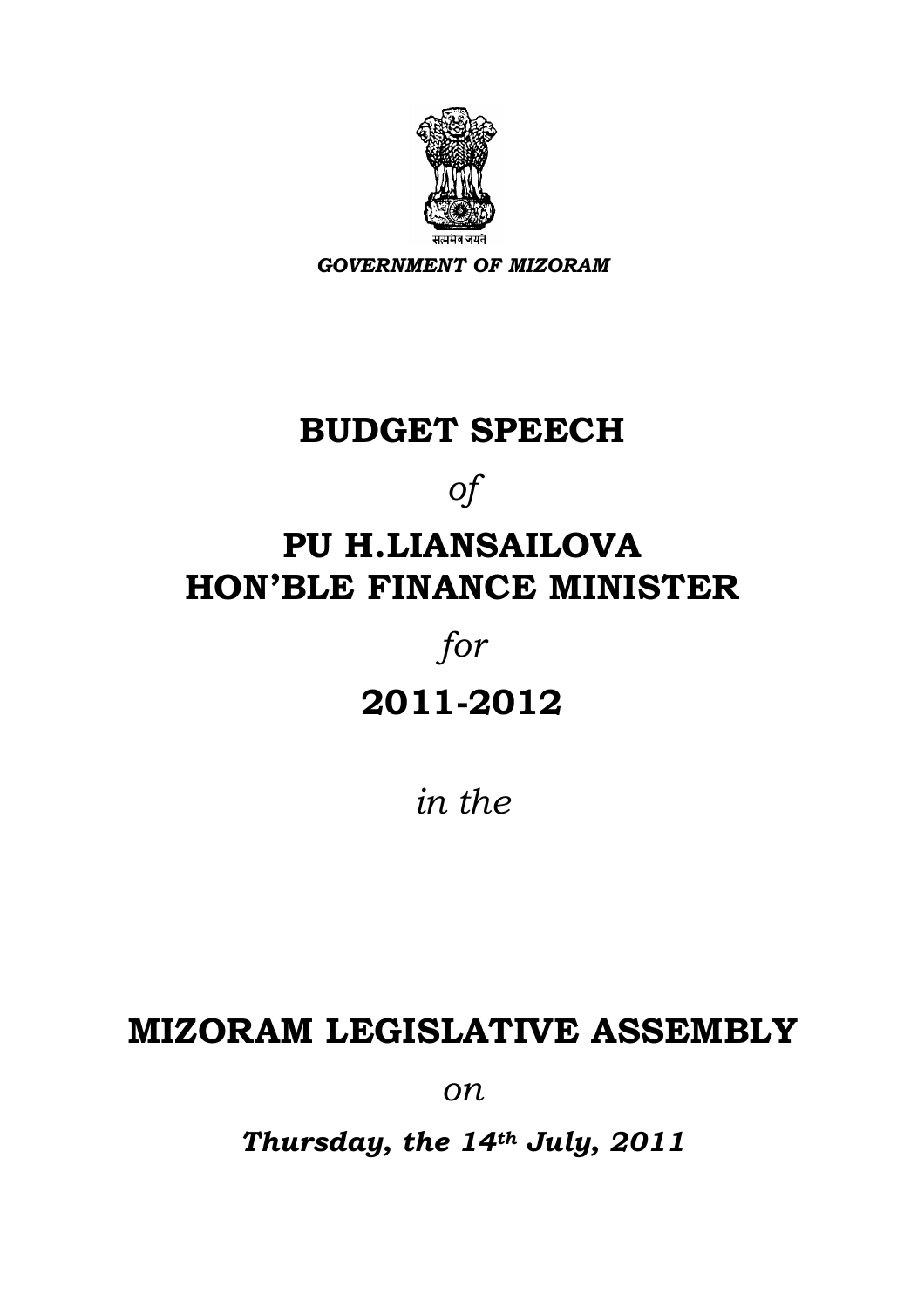Mr. Speaker Sir,

 With your permission, I rise to present the Regular Budget Estimates for the year  $2011 - 2012$  before this august House.

1. Sir, I deem it a great privilege for me to present the first Budget as a Finance Minister and the third Regular Budget of the current Ministry especially at a time when the country's economy is showing signs of recovery from the period of global economic slow down which happened three years ago. It is well known that the State's economy has been following the trajectory of the country's development. Therefore, it remains the sincere efforts of this Government to catch up with the rest of the country in the overall economic development.

2. It has been highlighted in the Budget Speech (Vote on Account) which was presented in the early part of this year, that fiscal reform in keeping with the Mizoram Fiscal Responsibility and Budget Management (FRBM) Act, 2006 in line with the recommendation of Thirteenth Finance Commission, has become a beacon while framing the policy and program of the Government. Again, in keeping with the new roadmap for fiscal consolidation introduced by the Thirteenth Finance Commission, we continue to maintain Revenue Surplus in the Budget and the efforts have also been made to reduce the fiscal deficit as a percentage of Gross State Domestic Product (GSDP) to achieve a target of 8.5 *per cent* in 2010-11, 6.4 *per cent* in 2011-12, 5.2 *per cent* in 2012-13, 4.1 *per cent* in 2013-14 and 3 *per cent* in 2014-15. Outstanding debt of the State will also be managed to contain within the recommendation of the Thirteenth Finance Commission.

3. Sir, I also feel very fortunate that I can prepare Budget in the wake of the early period of Thirteenth Finance Commission which recommends more devolution of share in taxes which, in turn, gives me an opportunity to provide room for enhancing Capital Outlay and bring about a remarkable infrastructure and socio-economic development in spite of the prevailing financial constraints due to the virtual absence of private investments other than grants coming from Central Government.

#### **I. OVERVIEW OF THE STATE ECONOMY**

4. Respected Sir, I am happy to present highlights of Economic Survey Report for 2010-11 before this august House which was laid on 28th March, 2011. This Survey Report highlights a detailed analysis of the economic activities of the State for the current year at the time when the Country's economy is showing recovery and back to its pre-crisis growth momentum.

5. The Economic Survey Report 2010-11 shows that the finalized GSDP for 2004-05 stood at ` **2681.97 crore** at current prices. It further reveals that the State Economy is projected to grow at about 9.57 *per*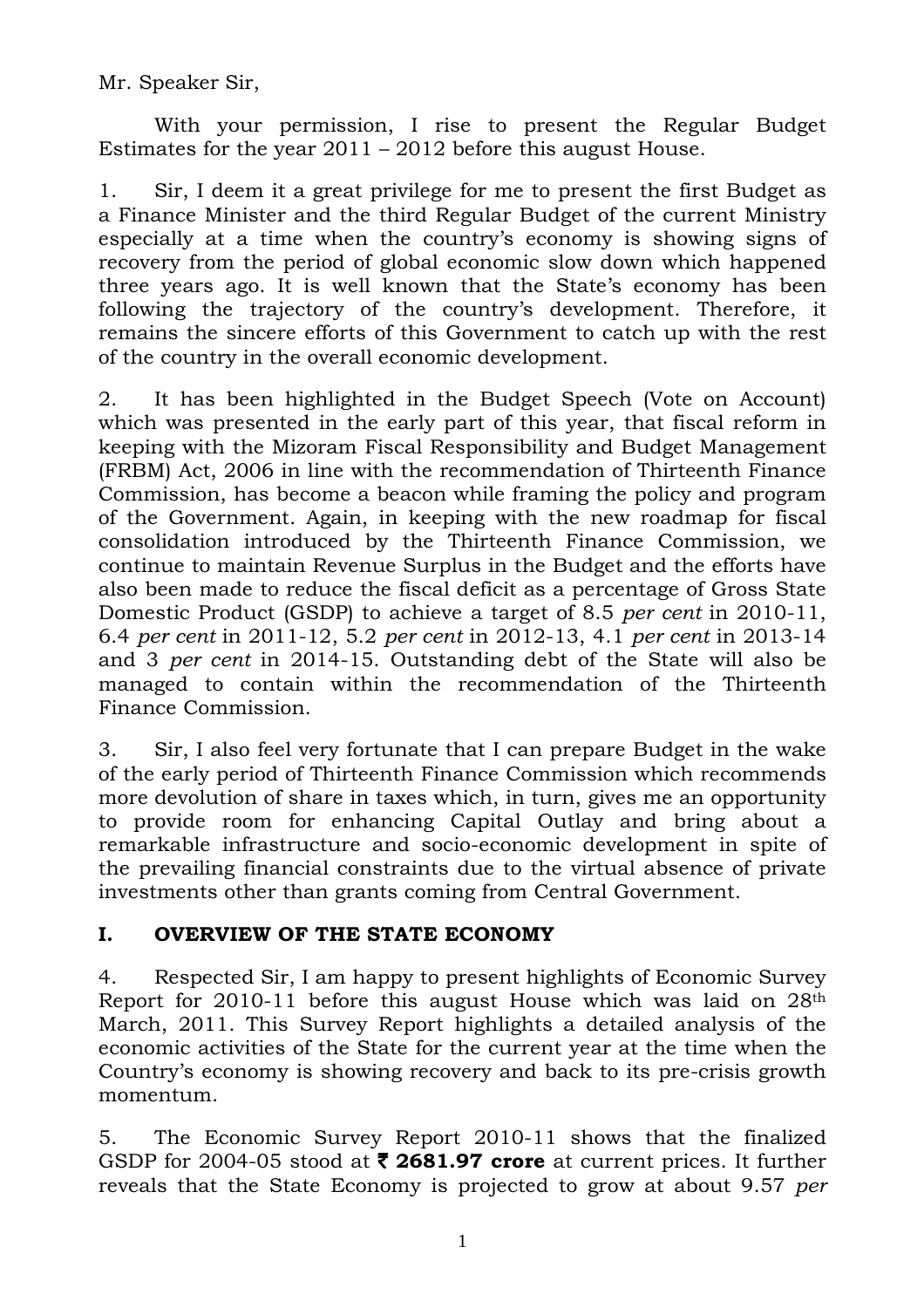*cent* during 2010-11 while the National Economy is projected to grow at 8.6 *per cent* during the same period.

6. GSDP at current prices for provisional estimates of 2008–09 stood at ₹ 4581.35 crore. Quick estimates for 2009–10 stood at ₹ 5497.93 **crore** and Advance Estimates for 2010–11 at  $\bar{\tau}$  6297.10 crore. With this, the projection of GSDP for 2011–12 at current prices stood at  $\bar{\tau}$  **7216.75 crore.** Even compared with the rest of the country, the growth of the State economy is quite encouraging.

7. The Economic Survey further shows, for the current financial year 2011-12, that the Services sector continues to be the dominating sector with its share of 59.47 *per cent*, followed by Industries Sector at 21.97 *per cent* and Agriculture Sector at 18.56 *per cent*. It is noteworthy to mention here that there is a slight improvement in the Industry Sector in comparison with the growth rate of the previous year. But, Agriculture sector shows a declining growth rate over the previous year. It is therefore, imperative that the Government invests more on Industries and Agriculture sectors for balanced growth.

#### **II. A REVIEW OF YEAR 2010-11**

8. Respected Sir, the financial year under review witnessed a lot of fiscal reforms and consolidation which have been undertaken in line with the course of action determined by the Central Government and the prescription laid down by the Thirteenth Finance Commission. As it had been highlighted in the Budget Speech last year, the Thirteenth Finance Commission Report became effective from last fiscal which results in more devolution of Central Grants and Taxes to State government thereby giving us larger fiscal space to enhance infrastructure development and to invigorate Plan development. On the contrary, it recommends various fiscal measures which should be complied with by the State Governments in their fiscal management.

9. As hon'ble members are aware, The Mizoram (Revision of Pay) Rules, 2010 was implemented for the State Government Employees during the financial year under review. Inevitably, this has had its impact on the State finances. However, I would like to assure this august house that this Government is making an all-out-effort to tide over our fiscal constraint and to increasingly tap all the resources available for financing Capital investments and for triggering growth and development.

10. Sir, besides implementation of Pay Revision, provision of subsidy for the purchase of food grains and electricity also causes a huge payout to the detriment of the State fiscal management. State Government finds it difficult to set aside an optimum amount of budgetary allocation for infrastructure and socio-economic development during this financial

2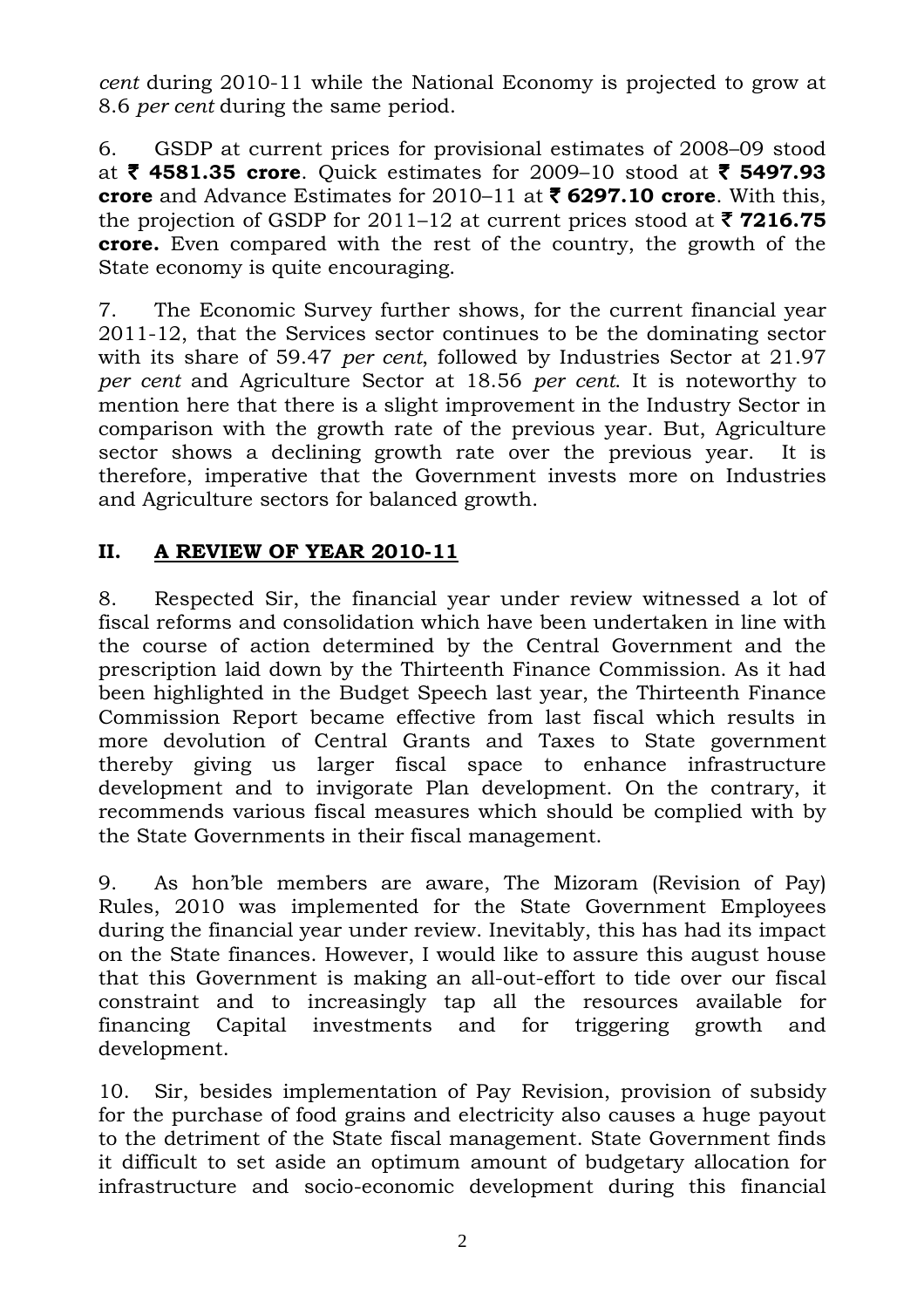year. However, utmost efforts are undertaken to build up the Revenue Surplus of  $\bar{\tau}$  16.63 crore which is well within the corrective measure roadmap recommended by the Thirteenth Finance Commission.

#### **RECEIPTS**

#### *Revenue Receipts*

11. Revised Estimates of total revenue receipt during 2010-11 was  $\bar{\mathbf{\mathsf{z}}}$  3716.32 crore against the Budget estimates of  $\bar{\mathbf{\mathsf{z}}}$  3253.87 crore.

12. The State's Own Tax Revenue (SOTR) was estimated at ` **118.26 crore** in the Budget Estimates and it improved to ` **124.15 crore** in the Revised Estimates. Better performance than expected is mainly due to higher collection of revenues in respect of Land Revenue and VAT. In spite of achieving the Budget Estimates in the Revenue Accounts and Revenue surplus is shown in the Revised Estimates, the actual figures are still lower than achievable targets. Meanwhile, the devolution of Central Taxes and Duties exceeded the Budget Estimates by  $\bar{\zeta}$  27.72 **crore** thereby making it possible to get ` **590.78 crore** in the Revised Estimates. The total revenue receipt from Tax Revenue was, therefore, estimated at ` **714.93 crore** in the Revised Estimates against the Budget Estimates of  $\bar{\bar{\mathbf{z}}}$  681.32 crore.

13. In respect of State's Own Non-Tax Revenue (SONTR), Budget Estimates was pegged at  $\bar{\tau}$  166.37 crore which went up to  $\bar{\tau}$  177.59 **crore** in the Revised Estimates. Interest receipts also displayed an increase from the Budget Estimates of ₹ 26.21 crore to ₹ 32.00 crore in the Revised Estimates which is considered a healthy sign even though there is a room for improvement.

14. Grants-in-Aid from Central Government was estimated at ` **2406.18 crore** in the Budget Estimates whereas it went up to ` **2823.80 crore** in the Revised Estimates. Out of this, ` **894.20 crore**  was coming from Non-Plan Grants and then, Plan Grants contributed ` **1929.60 crore.**

#### *Capital Receipts*

15. Revised Estimates of the total Capital Receipts during 2010-11 was ` **571.38 crore** against the Budget Estimates of ` **259.60 crore.** In this Revised Estimates, Loans & Advances and Public Debt contributed ` **33.01 crore** and ` **538.37 crore** respectively.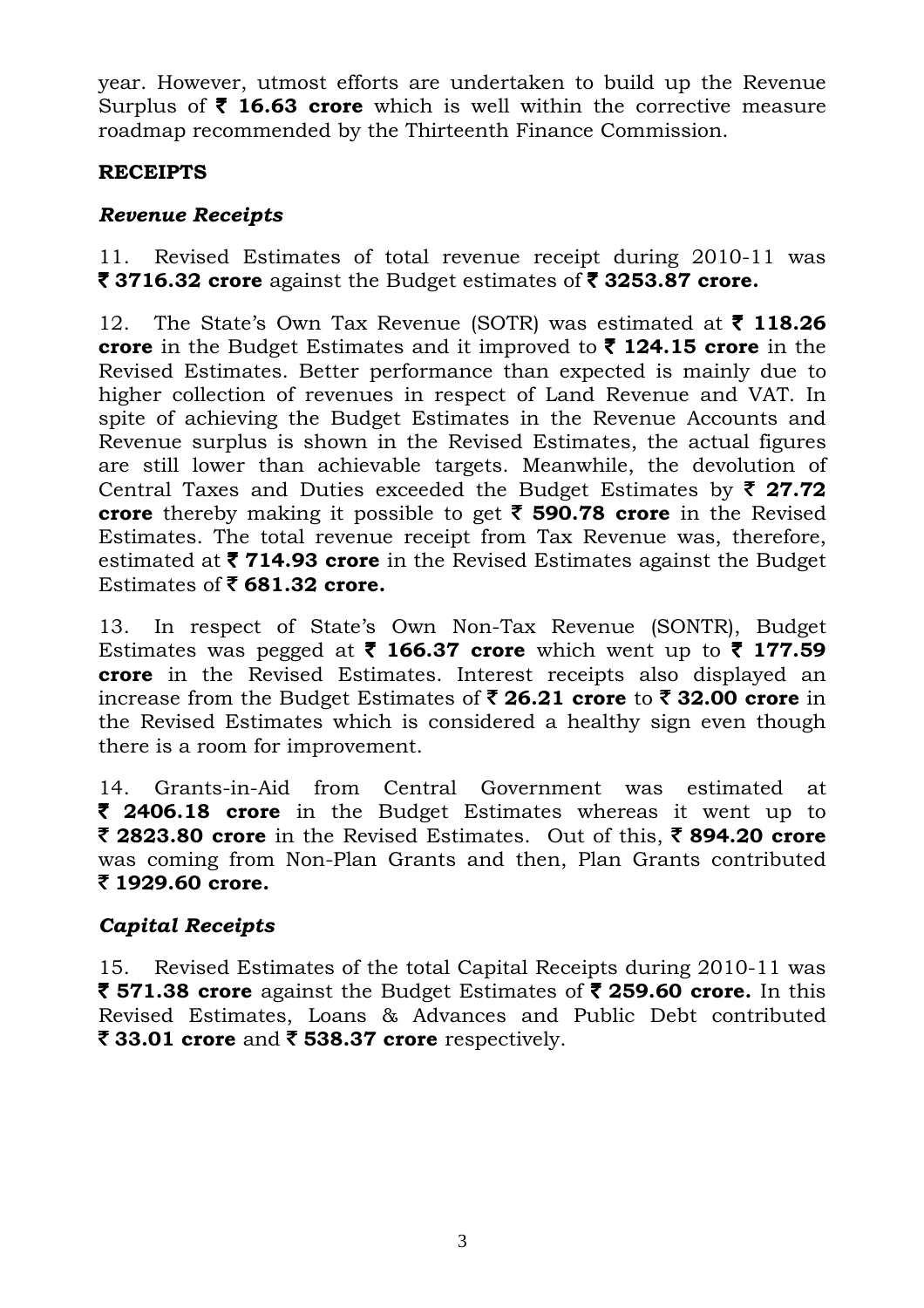#### **EXPENDITURE**

#### *Revenue Expenditure*

16. The Gross expenditure of ` **2913.98 crore** in the Budget Estimates of 2010-11 was raised to  $\bar{\tau}$  **3701.45 crore** in the Revised Estimates. Higher Expenditure in the Revised Estimate than the Budget Estimates is mainly attributable to the payment of salaries of State Government Employees in the wake of revision of pay.

#### *Capital Expenditure*

17. Budget Estimates of Capital Expenditure during 2010-11 was placed at  $\bar{\tau}$  805.68 crore whereas the figures touched  $\bar{\tau}$  1351.89 crore in the Revised Estimates. Repayment of Loans  $\&$  Advances was  $\bar{\mathbf{z}}$  32.15 **crore** in the Revised Estimates against the Budget Estimates of ₹25.00 **crore.** 

18. The total expenditure under Consolidated Fund in the Budget Estimates stood at  $\bar{\tau}$  3719.66 crore whereas the same was pegged at ` **5053.34 crore** in the Revised Estimates.

#### *Fiscal Indicators*

19. The key indicators which reflect the fiscal performance of the State are Revenue Deficit/Surplus and Fiscal Deficit. The Revised Estimates put the Revenue Surplus at  $\bar{\tau}$  16.63 crore against the Budget Estimates of ` **341.63 crore.** Fiscal Deficit was also placed at ` **732.85 crore** in the Revised Estimates against the Budget Estimates of  $\bar{\tau}$  41.84 crore. Unexpected performance of Revenue Surplus and Fiscal Deficit in the last fiscal may be attributed to implementation of Pay Revision, provision of large amount of fund for purchase of food grains and electricity. However, the State Government is paying full attention to improve the overall State fiscal position by tapping all available resources.

#### **III. BUDGET ESTIMATES 2011-12**

20. Sir, I am happy to present the Regular Budget for the year 2011-12.

21. As hon'ble members are aware, we entered the current financial year with the passage of Budget on Vote on Account for the first four months due to late finalization of State Annual Plan. This delay of Regular Budget will apparently cause late utilization of Plan Fund even though Public Expenditure Review Committee suggested uniform spreading of expenditure throughout the year. However, utmost efforts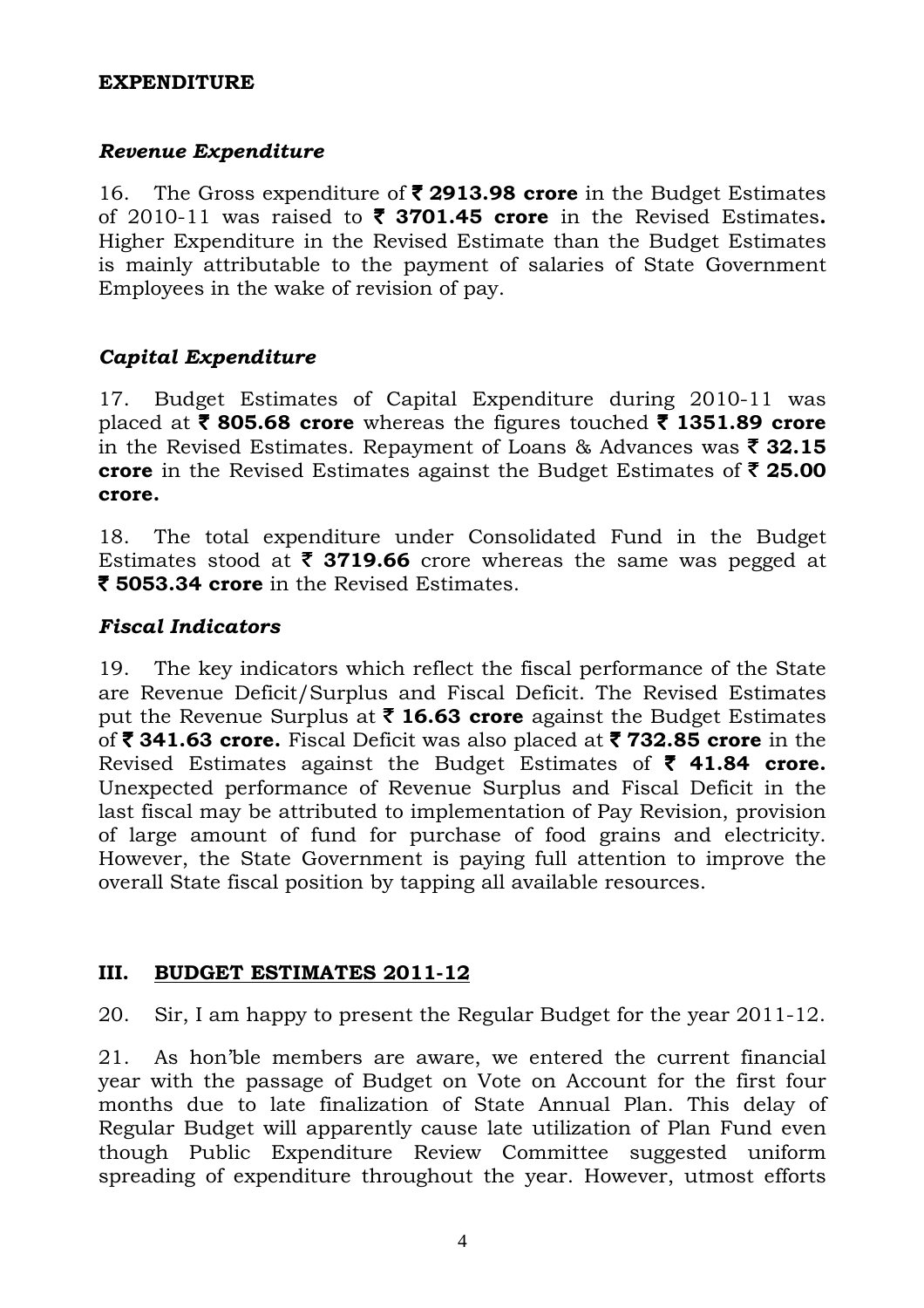have been undertaken to ensure timely and quality utilization of Public Fund by way of simplifying the procedure of obtaining administrative approval and expenditure sanction.

22. The current Regular Budget has been prepared keeping in mind the importance and necessity of complying with various provisions and conditions prescribed for the State financial management by the Thirteenth Finance Commission. I would like to assure all hon'ble members that this government is committed to remain within the bounds of the Fiscal Responsibility and Budget Management Act, 2006 as amended from time to time.

#### **RECEIPTS**

#### *Revenue Receipts*

23. Revenue Receipts mainly consist of Tax Revenue and Non-Tax Revenue. The estimated Tax Revenue for  $2011-12$  is  $\bar{\tau}$  882.90 crore comprising State's Own Tax Revenue of ` **173.17 crore** and State's share of Central Taxes of  $\bar{\tau}$  **709.73 crore.** 

24. The estimated amount for Non-Tax Revenues for 2011-12 stands at ` **2865.39 crore** in which State's Own Non-Tax Revenue is estimated at ` **237.57 crore** and Grants-in-aid from the Central Government is pegged at ₹ 2627.82 crore. The components of grants under Non-Plan and Plan are ₹925.92 crore and ₹1701.90 crore respectively.

#### *Capital Receipts*

25. The total capital receipt is estimated at  $\bar{\tau}$  493.39 crore for the current financial year 2011-12. Non-debt receipt (Recoveries from Loans and Advances) is estimated at  $\bar{\tau}$  **36.76 crore.** It is estimated that an amount of  $\bar{\tau}$  433.60 crore shall be obtained from Internal debt whereas ` **23.03 crore** on account of Loans & Advances from Central Government. The estimated total Public Debt now comes to  $\bar{\tau}$  456.63 **crore.** 

#### **EXPENDITURE**

26. Mr. Speaker Sir, I may now go to the estimates of expenditure.

27. Sir, the total expenditure from the Consolidated Fund of the State for 2011-12 is estimated at ` **4367.34 crore.** Gross Revenue Expenditure is estimated at  $\bar{\tau}$  3427.51 crore whereas the Gross Capital Expenditure is estimated at  $\bar{\tau}$  939.83 crore. Excluding the recoveries on account of stock suspense, the estimated net expenditure on the Consolidated Fund of the State is  $\bar{\tau}$  4216.09 crore, of which net revenue expenditure is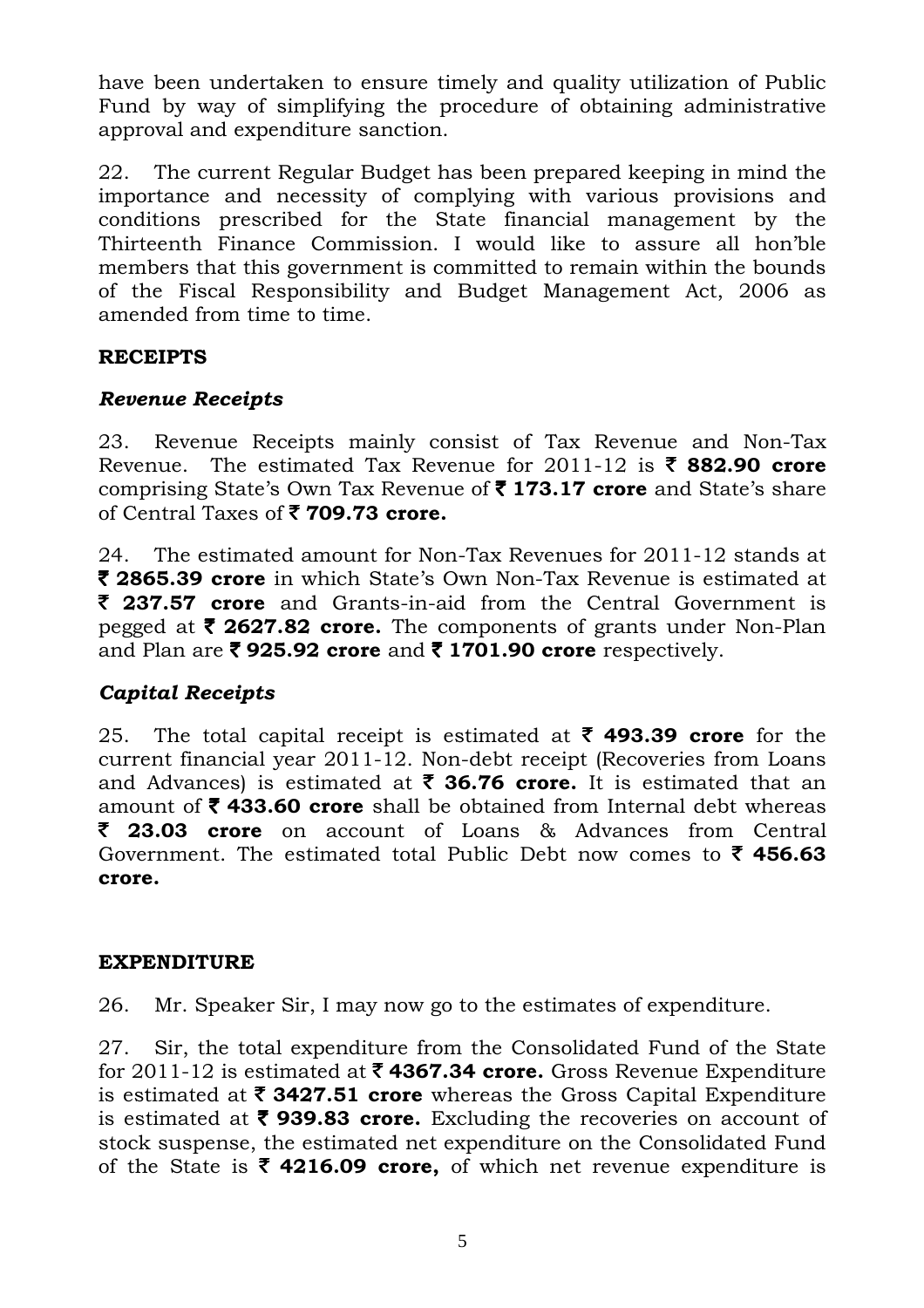#### estimated at  $\bar{\tau}$  3426.26 crore and net capital expenditure is  $\bar{\tau}$  789.83 **crore.**

28. In other words, the expenditure can be classified as Plan Expenditure and Non-Plan Expenditure in which Annual Plan Expenditure has been fixed at  $\bar{\tau}$  1700.00 crore whereas the Non-Plan Expenditure is estimated at  $\bar{\zeta}$  **2410.27 crore** . Besides, the other plan expenditure on Centrally Sponsored Scheme (CSS), North Eastern Council (NEC) and Non Lapsable Central Pool of Resources (NLCPR) is estimated at  $\bar{\tau}$  105.82 crore. Curtailment of Non-Plan Expenditure has been accorded prime importance by the Government since uncontrolled Non-Plan expenditure could narrow down the State Annual Plan size.

#### *Revenue Expenditure*

29. Revenue Expenditure is also widely classified as Development Expenditure and Non-Development Expenditure. In this account, Development Expenditure is estimated at  $\bar{\tau}$  2189.50 crore which is 63.88 *per cent* of the total revenue expenditure of ` **3427.50 crore**. At the same time, Non-Development Expenditure in the Budget Estimates 2011-12 stood at  $\bar{\tau}$  1238.00 crore which is 36.12 *per cent* of the total revenue expenditure.

#### *Interest Payments*

30. The budget estimates of Interest payments for last year 2010-11 was pegged at  $\bar{\tau}$  **258.77 crore** whereas the estimated expenditure for Interest payments in 2011-12 is  $\bar{\tau}$  271.24 crore which is an increase of 4.82 *percent* over the previous year. Prepayment of high cost loans under the Asian Development Bank (ADB) assisted Mizoram Public Resource Management Program (MPRMP) accounts for the increase of interest payments. However, containing the expenditure on the interest payments has become the top priority of this Ministry in order to set aside large amount of fund for developmental work.

#### *Salaries*

31. Requirement for Salaries under Non-Plan, Plan and CSS for the current financial year are estimated at ` **1212.99 crore**, ` **225.26 crore**  and  $\bar{\tau}$  9.47 crore respectively. Therefore, the total expenditure on salaries is estimated at  $\bar{\tau}$  **1447.72 crore.** As I have mentioned, a larger portion of the Annual Budget is required to be set aside for Revenue expenditure in order to meet the requirement of Salaries, Pension Payments, Interest Payments. Besides implementation of Pay Revision of regular employee of the State Government, minimum wages of various categories of Muster Roll employees currently enrolled under the State Government have also been raised at 30 *per cent*.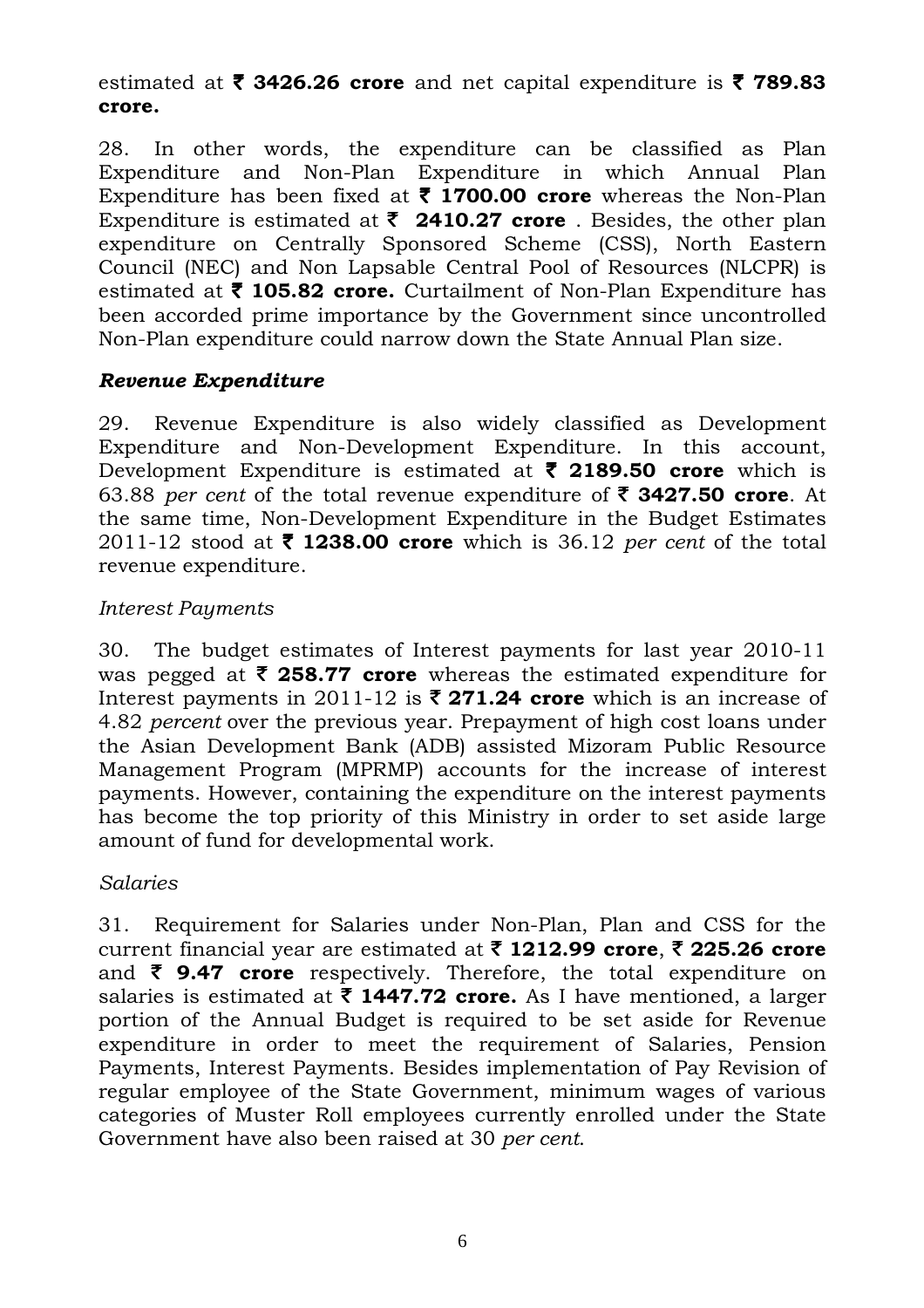#### *Pensions*

32. Even though New Defined Contributory Pension scheme has already been launched last year, all the existing Government employees are still left out of the scheme as the Scheme has been implemented to cover only those employees recruited on or after 1st September, 2010. As such, I propose to set aside ` **272.89 crore** for the expenditure on Pension payments against the Budget estimates of ₹ 205.40 crore during 2010-11.

#### *Capital Expenditure*

33. Out of the estimated Capital Expenditure of ` **939.83 crore,** the Capital Outlay is estimated at ` **646.95 crore,** Disbursement of Loans and Advances at  $\bar{\zeta}$  34.71 crore and disbursement of Public Debt at ` **258.17 crore.** In view of the amount of estimated Revenue Expenditure, the allocation of Capital Outlay remains low till date. However, it has been the constant effort of this Government to create more space for creation of durable assets and setting aside more funds for development expenditure.

#### **NON-PLAN EXPENDITURE**

34. Mr. Speaker Sir, it is well known that Non-Plan Expenditure always occupies the central part of our budgetary exercise since long, which in turn, correspondingly reduces the scope for expansion of Plan expenditure. It is the conscious effort of this ministry to effectively address this issue by rationalizing non-productive expenditure. I do hope that this initiative taken by this Government would bring about an improvement in our fiscal position.

35. The net expenditure in the Non-Plan Account for the Budget Estimates of 2011-12 is estimated at  $\bar{\zeta}$  2410.27 crore. The main contributors in the Non-Plan Account are expenditure on account of administrative costs of the Government which are always recurring in nature and other certain capital expenditure.

36. Out of the estimated Non-Plan expenditure of ` **2410.27 crore,** expenditure on Salaries, Pensionery charges, Interest payments are estimated at ` **1212.99 crore,** ` **219.01 crore,** ` **270.93 crore**  respectively. These expenditures always take the lion's share of Non-Plan expenditures in the State finances.

#### *Fiscal Indicators*

37. The continuous absence of Revenue Deficit since 2003-04 has been maintained even in this Budget Estimates with the Revenue Surplus at ` **322.04 crore** against the Budget Estimates 2010-11 of ` **341.63**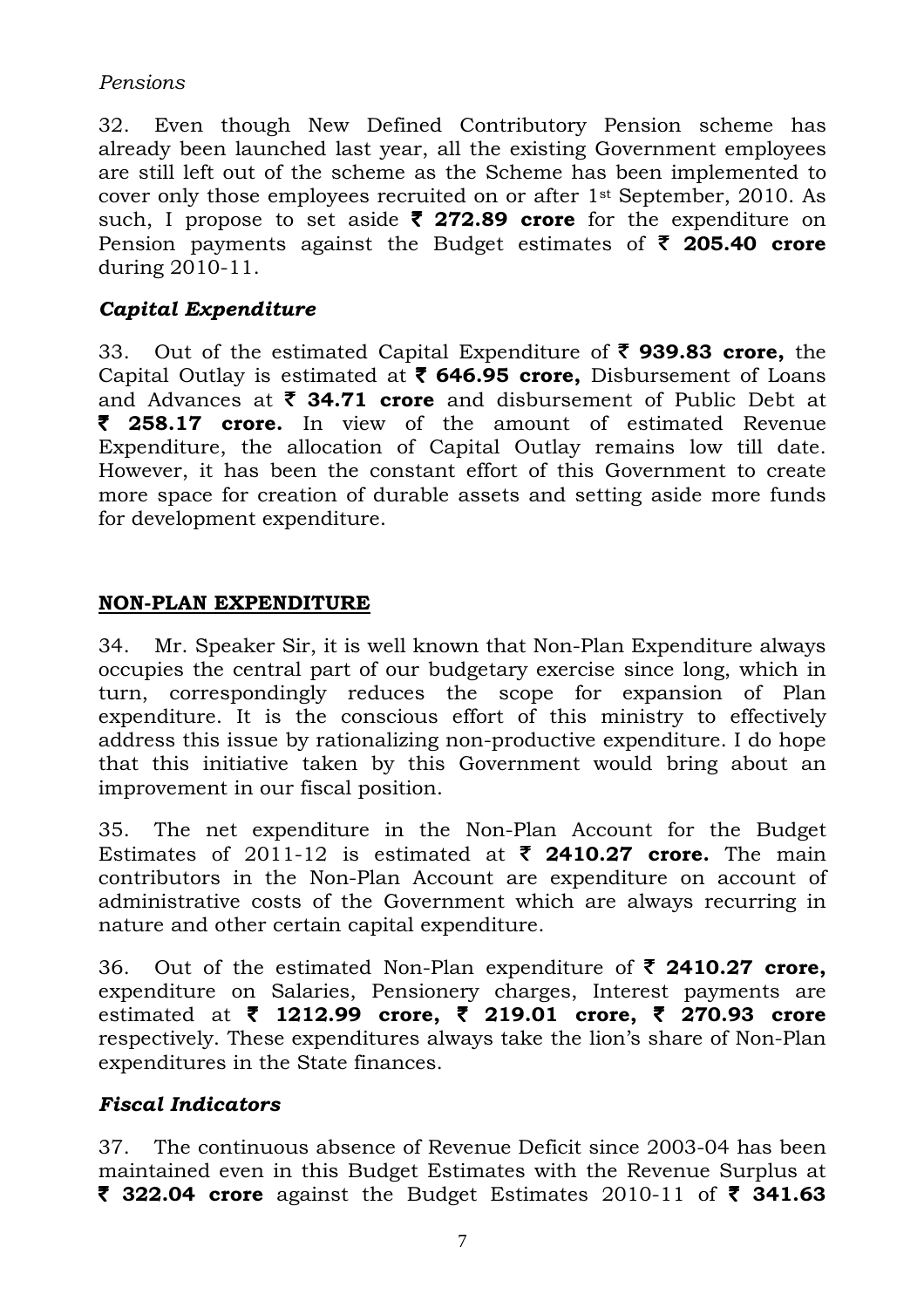**crore.** Fiscal Deficit was estimated at ` **172.87 crore** against the Budget Estimates of  $\bar{\tau}$  41.84 crore for 2010-11. The estimated Fiscal Deficit for 2011-12 is 2.4 *per cent* of the projected GSDP of  $\bar{\phantom{1}}$  **7216.75 crore**. Besides, the Outstanding Debt is estimated at ` **3690.32 crore** which is also 51.14 *per cent* of the projected GSDP mentioned above.

38. As per fiscal consolidation roadmap recommended by Thirteenth Finance Commission for the current financial year, the State Government is required to eliminate Revenue Deficit and achieve fiscal deficit of 6.4 *per cent* of our GSDP. Besides, it has also recommended that the outstanding debt should not exceed 85.7 *per cent* of the total GSDP. This Budget Estimates have been prepared in compliance of the provisions and conditions laid down by the Thirteenth Finance Commission as stated above.

## *Fiscal Sustainability*

39. Sir, as per recommendation of Thirteenth Finance Commission, the Outstanding Debt of the State has to be controlled at the level of 85.7 *per cent* of GSDP for the current financial year. Keeping in mind the target set above, net public debt to be attained at the end of this financial year 2011-12 is estimated to be  $\bar{\tau}$  198.46 crore including the Internal debt of the State and Loans & Advances from the Central Government. Debt Stock of Government of Mizoram as on 31.3.2010 as per the Finance Accounts was  $\bar{\tau}$  3163.95 crore. Hence, it is estimated that outstanding liabilities of the State Government as on  $31.3.2011$  is  $\bar{\phantom{1}}$  **3411.86 crore** which is 54.18 *per cent* of the projected GSDP  $\bar{\epsilon}$  6297.11 crore.

40. As respected members are aware, the State Government is committed to slowly move to efficient management of debt in line with the recommendation and prescription set by the Thirteenth Finance Commission. On account of this condition, debt restructuring has been included as a part of the Structural Adjustment Loan for taking up fiscal reforms. The initiative is being carried out through implementation of the *'Mizoram Public Resource Managemen*t *Program'* as a part of Loan availed from Asian Development Bank.

#### **PLAN EXPENDITURE**

41. Mr. Speaker Sir, I may now go to the proposed expenditure under Plan Expenditure for 2011-12.

#### **Annual Plan 2011-12**

42. As hon'ble Members are aware, the State Annual Plan was finalized at ` **1700.00 crore** in the meeting between hon'ble Chief Minister of Mizoram and Deputy Chairman, Planning Commission of India on 18th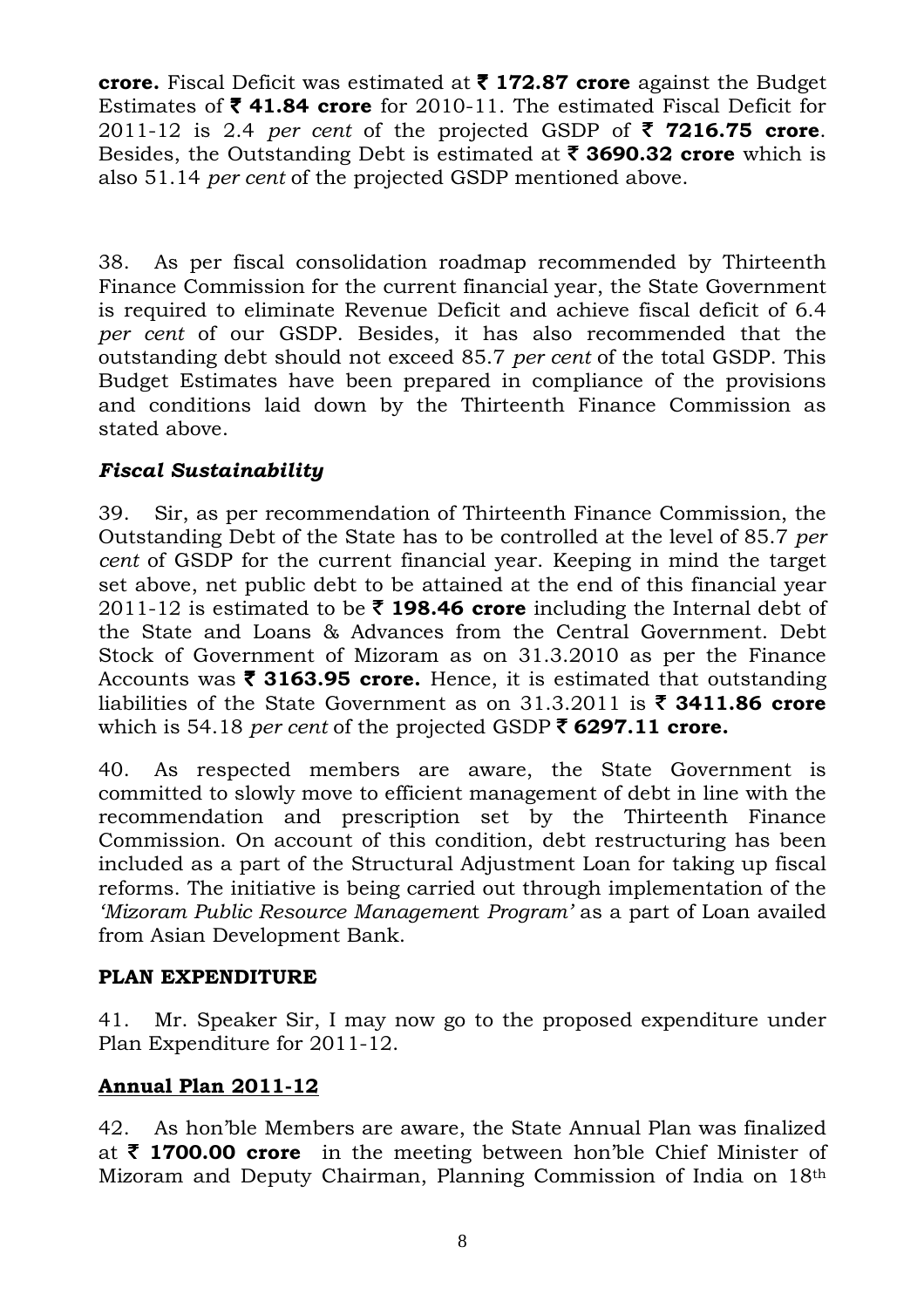March, 2011 due to which the Regular Budget could not be laid in time before the State Legislative Assembly. It is apparent that delay finalization of Annual Plan could cause late utilization of Plan Fund which leads to the poor performance of the quality of expenditure of Public money. Hence, it has become the endeavour of this Ministry to ensure timely approval of sanction and utilization of fund in order to improve the quality and performance of public expenditure output.

43. Within the approved outlay of  $\bar{\tau}$  1700.00 crore, I propose to allocate the following amount to different sectors as follows: (i) Agriculture & Allied Activities - ` **351.30 crore** (ii) Rural Development - ` **39.10 crore** (iii) Special Area Programme - ` **84.35 crore** (iv) Irrigation & Flood Control - ` **78.56 crore** (v) Energy - ` **91.25 crore** (vi) Industry -  $\bar{\tau}$  **27.65 crore** (vii) Transport -  $\bar{\tau}$  129.56 crore (viii) Communications -` **3.80 crore** (ix) Science, Tech. & Environment - ` **2.01 crore** (x) General Economic Services- ` **123.19 crore** (xi) Social Services - ` **534.65 crore**  (xii) General Services - ` **234.58 crore.** 

# *Priority Sectors:*

44. Mr. Speaker Sir, in line with what has been highlighted in the Chief Minister's Budget Speech in the month of March this year, the flagship programme of this Ministry, i.e New Land Use Policy (NLUP) will continue to be given top priority. This gigantic and noble Policy of the State Government will not only create sustainable and profitable livelihood but it will also positively affect issues like environmental sustainability, poverty reduction and gender balance. The scheme is implemented through an integrated programme concerning various Departments. I will discuss this programme in detail.

#### *MLA Local Area Development Scheme*

45. I propose to allocate  $\bar{\tau}$  **1000.00 lakh** to be utilized at the rate of ` **25 lakh** per constituency as the scheme is to be continued in this financial year.

#### *Central Assistance for State Plan Scheme*

46. Within the State Annual Plan of ` **1700.00 crore,** an amount ` **239.72 crore** is included as Additional Central Assistance (ACA)**.**  Scheme wise details of ACA for 2011-12 are: (i) Accelerated Irrigation Benefit Programme (AIBP) - ` **75.00 crore** (ii) Control of Shifting Cultivation - ` **4.58 crore** (iii) Border Area Development Programme (BADP) - ` **37.02 crore** (iv) Roads & Bridges - ` **10.36 crore** (v) National Social Assistance Programme (NSAP) - ` **7.15 crore** (vi) Grants in Aid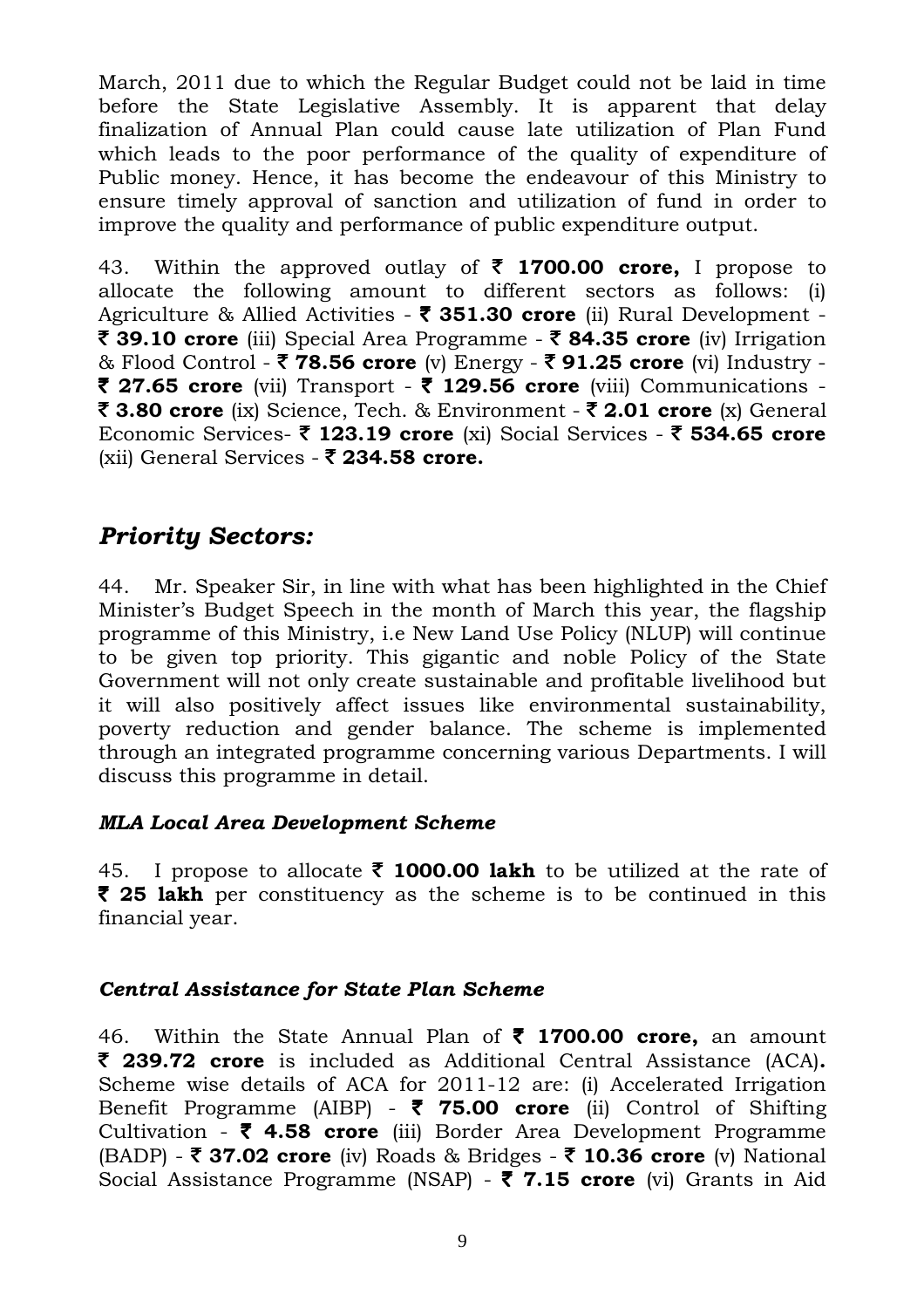under Art. 275(1) - ` **10.09 crore** (vii) Jawaharlal Nehru National Urban Renewal Mission (JNNURM) - ` **52.34 crore** (viii) Backward Regions Grant Fund - **₹ 24.98 crore** (ix) National e-Governance Plan (NEGAP) -` **1.59 crore** (x) Rashtriya Krishi Vikash Yojana (RKVY) - ` **16.61 crore**

#### *Plan Loans from Central Financial Institutions*

47. Sir, with the consent of the Government of India under Article 293 (3), the State Government can avail Loans from various Central Financial Institutions to provide room for enhancing Capital expenditure in the State fiscal space. I propose to avail Loans from Life Insurance Corporation of India (LIC) amounting to  $\bar{\tau}$  10.00 crore and from National Bank for Agriculture and Rural Development (NABARD) amounting to ` **60.00 crore**. Besides, I also propose to avail Loan from National Cooperative Development Corporation Ltd etc… (NCDC) amounting to ` **1.71 crore.** The total amount of Negotiated Plan Loan to be availed comes to  $\bar{z}$  **71.71 crore.** 

#### *Lunglei High Powered Committee*

48. In order to take up critical development needs within the District in addition to normal development schemes for the whole State, I propose to allocate ` **7.00 crore** to Lunglei High Powered Committee against ` **6.00 crore** during last financial year 2010-11 which is an increase of over and above 16 *per cent*.

#### *Plan Grants from Finance Commission*

49. The Thirteenth Finance Commission recommended Grants for taking up projects on plan account, which will be duly utilized within Annual Plan. As per the Annual Plan approved outlay, an amount of ` **89.14 crore** is earmarked to be spent under this account for the current financial year 2011-12.

#### *Externally Aided Projects*

50. Mr. Speaker Sir, I would like to inform this august House that the State Government is very fortunate to avail the opportunity of entering development partnership with multilateral institutions for financing our developmental investments. As a part of this initiative, agreement has been signed with Asian Development Bank to avail Program Loan and Project Loan, also called Structural Adjustment Loan. The total Loan to be availed is **\$ 100 million**. Loan is to be released based on the performance of the Implementing Agencies on the targeted areas.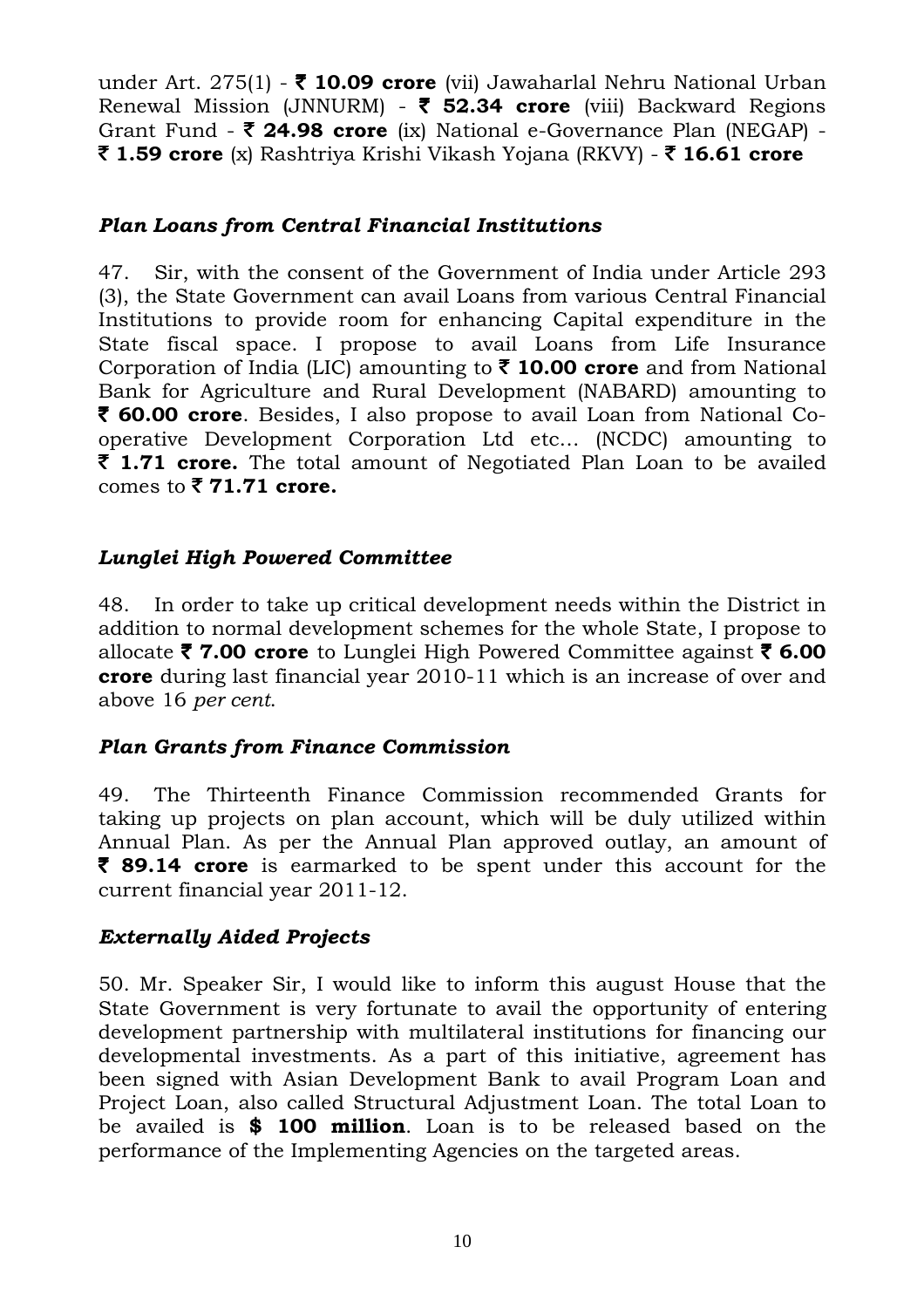51. It may not be possible to overemphasize the necessity of fiscal reforms within the State finance. By recognizing the prime importance of the fiscal reforms, Mizoram Public Resource Management Program is being implemented as apart of Structural Adjustment Loan from Asian Development Bank (ADB). The first tranche of the Loan amounting to \$ 47 million **(\* 221.46 crore)** has been released by Asian Development Bank. Using this allotted fund, the State Government implemented  $-$  (i) *Prepayment of high cost debt* with an allocated amount of **\$ 19 million (**` **89.52 crore)** (ii) *Health Insurance Corpus* with an allocated amount of **\$ 25 million (**` **117.78 crore)** *(iii) Voluntary Retirement Scheme* with an allocated amount of **\$ 3 million (**` **14.16 crore).** Second tranche amounting to **\$ 40 million** is expected to be availed during the current financial year.

52. Respected Sir, I am very proud to say that a World Bank assisted-Mizoram State Roads Project is implemented successfully within our State. As all members of this august House are aware, Aizawl – Lunglei via Thenzawl Road which reduces the distance between Aizawl and Lunglei by over 71 kms was inaugurated recently by hon'ble Chief Minister of Mizoram. The opening of the main Corridor of the State brought the people of South and North of the State very much closer which brings about the overall development of the State both in economy and quality of life since the people of Project Corridor enjoy the opportunity of faster and easier access to State Capital for marketing their agriculture and horticulture products. As the Communication and Road Network are still very poor in our State in comparison with the neighbouring States, more emphasis will be laid on the new construction and improvement of Road network within the State.

#### *Improvement of Sports Infrastructure*

53. Government of Mizoram is recognizing the fact that there are lots of hidden talents among the youths. In order to unearth these talents and to provide opportunity to young generation, this ministry has intended to construct a full fledged stadium at Mualpui, Aizawl called *Rajiv Gandhi Sports Stadium.* The construction has already been started a year ago and then, in order to continue this project, I propose to allocate  $\bar{\tau}$  15.00 **crore** for the current financial year. Moreover, this Ministry has also laid Astro-Turf (also called Artificial grass) at AR Lammual; Aizawl and also has proposed to do the same at Thuamluaia Mual; Lunglei. Allocation has also been made in the Annual Plan at the level of ` **4.00 crore** to be utilized for the said purpose within this financial year.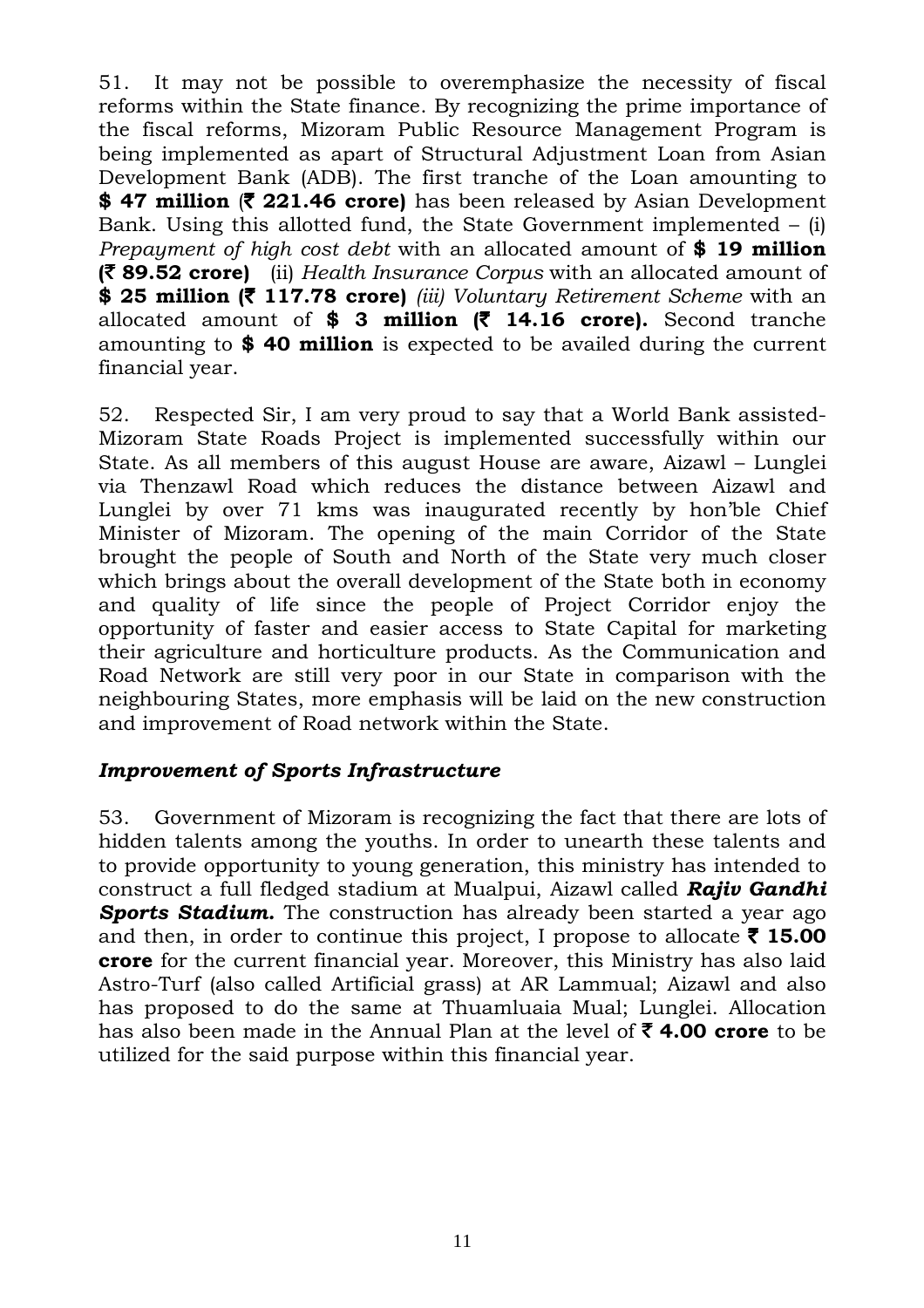54. Respected Sir, with the approval of Planning Commission, Government of Mizoram has launched a Comprehensive project for inclusive growth and development called New Land Use Policy (NLUP) on 14th January, 2011 which is the flagship programme of this Ministry. This NLUP focuses mainly, *inter alia*, on a major overhaul of the State economy through structural changes by weaning away farmers from the system of destructive jhum cultivation to sustainable livelihood opportunities based on local resources, genius of the people and keeping in view regeneration of resources. During  $2010-11$ ,  $\bar{\tau}$  **234.82 crore** was sanctioned for the financial assistance of 45139 selected beneficiaries under this Scheme. The allocated fund was sub-allocated into three components – Development (Beneficiary) Component, Management Component and Infrastructure Component. However, I would like to highlight some interesting points on NLUP before this august house as below:

- (a) In order to verify genuineness of selection of beneficiaries, random survey of 10 clusters in and around Aizawl area was conducted through the Department of Economics, Mizoram University. Some of the important findings are:
	- (i) 54.08 *per cent* of the selected beneficiaries earn their livelihood on daily labour.
	- (ii) Average per capita income of the beneficiaries is ` **1396.25.**
	- (iii) More than 52 *per cent* of the selected beneficiaries live in rented house and 63 *per cent* do not have their own land.
	- (iv) 27.23 *per cent* of the bread earners in the selected families are women.
	- (v) Head of **28 families** are 20 years and below while 12.46 *per cent* families are headed by persons above 60 years.
	- (vi) 33.73 *per cent* of the selected beneficiaries are Below Poverty Line (BPL) families.
- (b) For preparation of village-wise Land Use Planning, a comprehensive guideline was issued. Since the Village leaders do not have technical skill to prepare land use plan as envisaged under NLUP, experts from the Department of Economics, Mizoram University are engaged for the purpose. It is proposed to complete the same by September, 2011.
- (c) Village and District Level Monitoring Committees have been formed for intensive monitoring of the project implementation. In addition, Multi Disciplinary Official Committee has been formed in all Districts to verify genuineness of beneficiaries,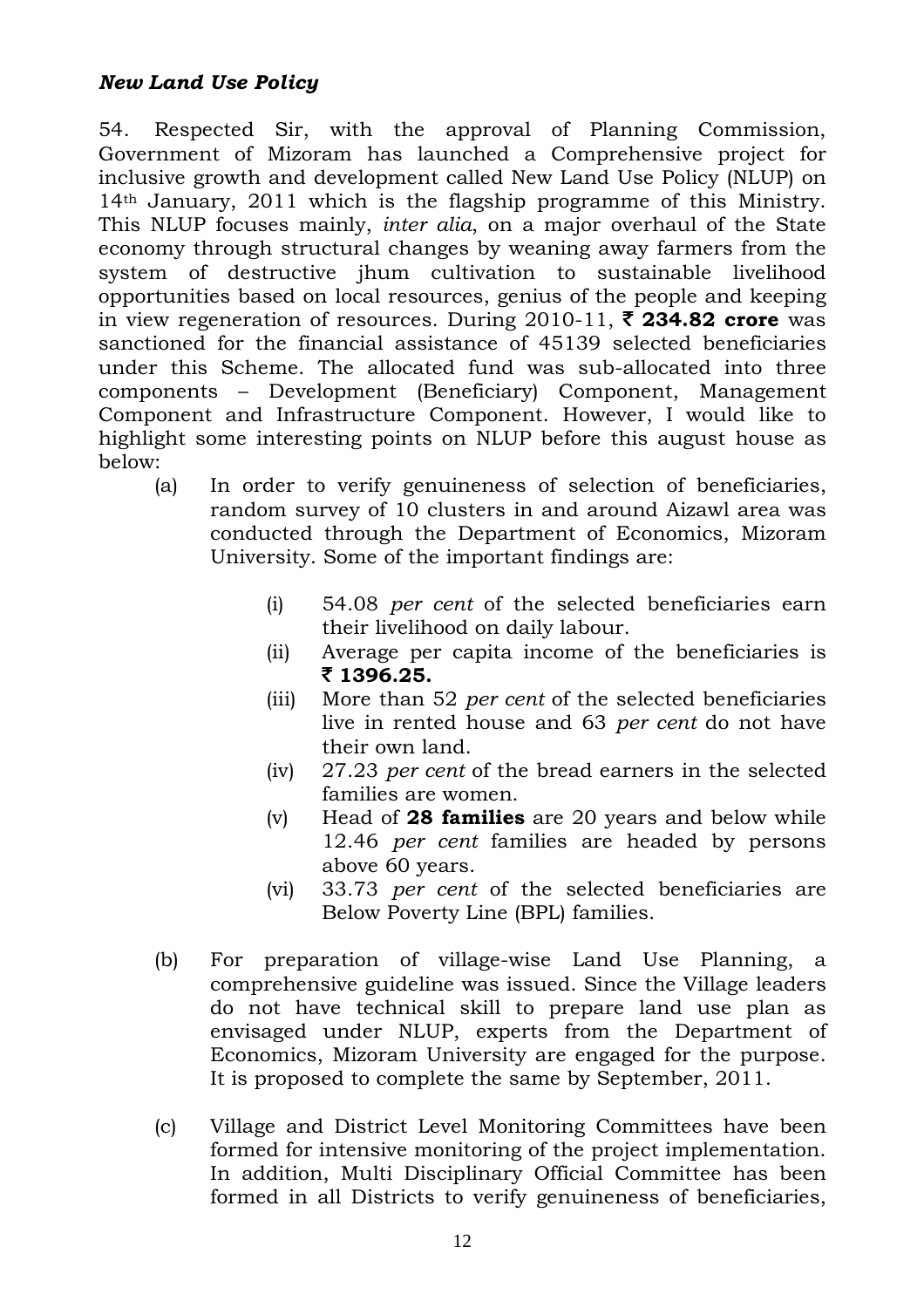progress in the implementation etc… They are important agencies for in-house monitoring purposes.

For the year 2011-12,  $\bar{\zeta}$  234.00 crore is allocated for the continuous implementation of NLUP. Moreover,  $\bar{\tau}$  **15.83 crore** is expected to come from Centrally Sponsored Scheme (CSS) through convergence. Disbursement of second installment is going on in most of the districts. Target number of beneficiaries for second and third phase is under consideration. It is proposed to finalize the same at the earliest so that the advanced training and preparatory works may be started without any delay.

#### **IV. ADMINISTRATIVE INITIATIVES**

#### *Strengthening of Taxation Department*

55. Sir, by recognizing the prime importance of Tax Administration in order to fulfill the mandate of various provisions prescribed by Thirteenth Finance Commission, Taxation Department has been included in the Mizoram Public Resource Management Program under Asian Development Bank with the aim of organizational restructuring and internal capacity building of the Department. Further, initiative has been taken to upgrade and replace the current Management Information System (MIS) for collection of taxes. As such, Detailed Project Report under National e-Governance Project (NeGP) was prepared and it was approved by the Project Empowered Committee at the Centre. Fund amounting to  $\bar{\zeta}$  6.91 crore has been approved for the project and it will be utilized as development of exclusive web-based VAT MIS software to replace the present MIS. Since State Government is required to improve Own Tax Revenue, Own Non-Tax Revenue and Own Tax-GSDP ratio, the Government is committed to intensify and improve Tax Administration by way of introducing e-payment, e-registration, e-return and electronic issue of forms in the near future.

#### *Kaladan Multi Modal Transit Transport Project in Phase 'A'*

56. Kaladan Multi Modal Transit Transport Project is the new project for construction of multi modal route which has been launched to connect Kolkata Port with North Eastern States through Myanmar. The Project was initiated by Ministry of External Affairs (MEA), Govt. of India and was entrusted to Ministry of Road Transport & Highway (MORT&H). Further, the portion of road (100kms) within Mizoram is entrusted to PWD, Mizoram. After completion of this Kaladan Multi Modal Transit Transport Project, North Eastern State bordering Mizoram will import and export their products and other materials as transportation cost via this project route will be cheaper. Therefore, this gigantic project is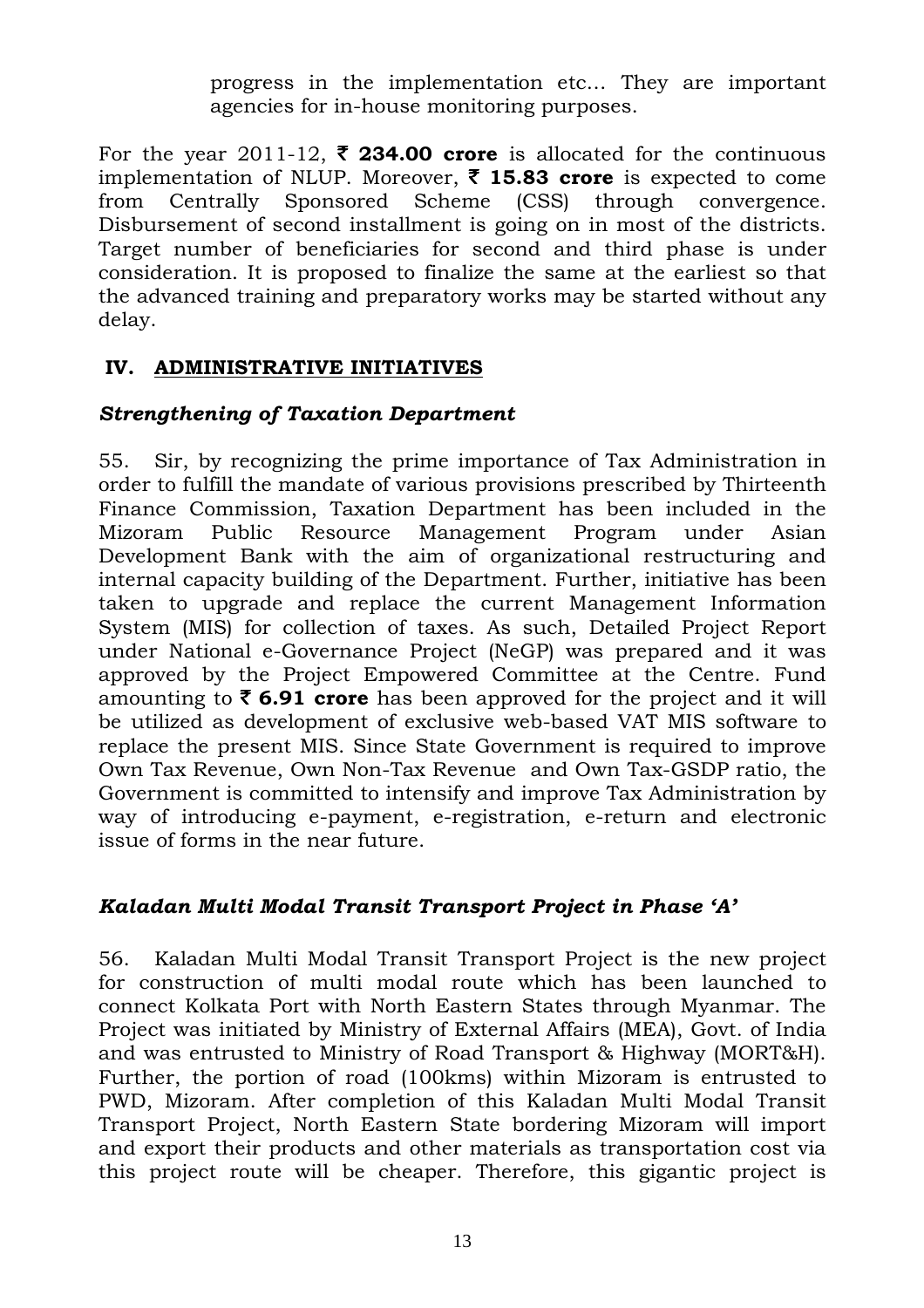expected to bring about economic sustainability and fiscal improvement in the State fiscal management.

## *Improvement of Labour Welfare*

57. Sir, this Ministry always accords priority on the welfare of Below Poverty Line (BPL) families and Casual Labour. As such, The Mizoram Building & Other Construction Worker's Welfare Board was created in 2009. It became effective from 2010 to provide various facilities such as financial assistance, old age pension, education, medical and maternity benefit etc... to Labour and casual employees. ₹ 38.00 lakhs has been collected so far for the Welfare fund since the Welfare fund has to be met from accumulated collection of fund from various sources.

## *Transfer of Police Training Centre*

58. It may not be possible to overemphasize the contribution of Police forces for the public well-being. By recognizing the importance of Police services, the State Government finds it necessary to re-arrange the existing location and headquarters of various wings of Police Department for the betterment of the Police Administration. Therefore, Police Training Centre at Lungverh has been shifted recently to Thenzawl and is subsequently declared Thenzawl Police Training Centre as a full fledged Police Training Centre. In consequent to this action, former PTC at Lungverh is also declared as Headquarters of Fifth Indian Reserve Battalion.

#### *Construction of Mizoram Public Service Commission (MPSC) Examination Hall*

59. For the improvement of the existing infrastructure of the Mizoram Public Service Commission, it is proposed to construct an Examination Hall with a capacity of accommodating 1200 candidates at a time. The estimated cost is  $\bar{\tau}$  288.32 lakh out of which  $\bar{\tau}$  113.68 lakh has been sanctioned for the commencement of the work. It is believed that this new Examination Hall will bring convenience and better environment for the employees of MPSC and will provide an equal opportunity to all candidates and job seekers who utilize this Hall.

## **V. FISCAL REFORMS AND CONSOLIDATION**

60. Mr Speaker Sir, it is the duty and responsibility of every government today to keep vigil and take stock of its fiscal situation in the form of Fiscal Reforms and Consolidation. As such, I would like to inform hon'ble members that this Government is also taking utmost effort in the management and looking after of state fiscal position in line with the Fiscal Reforms Provision as envisaged in the Thirteenth Finance Commission Report.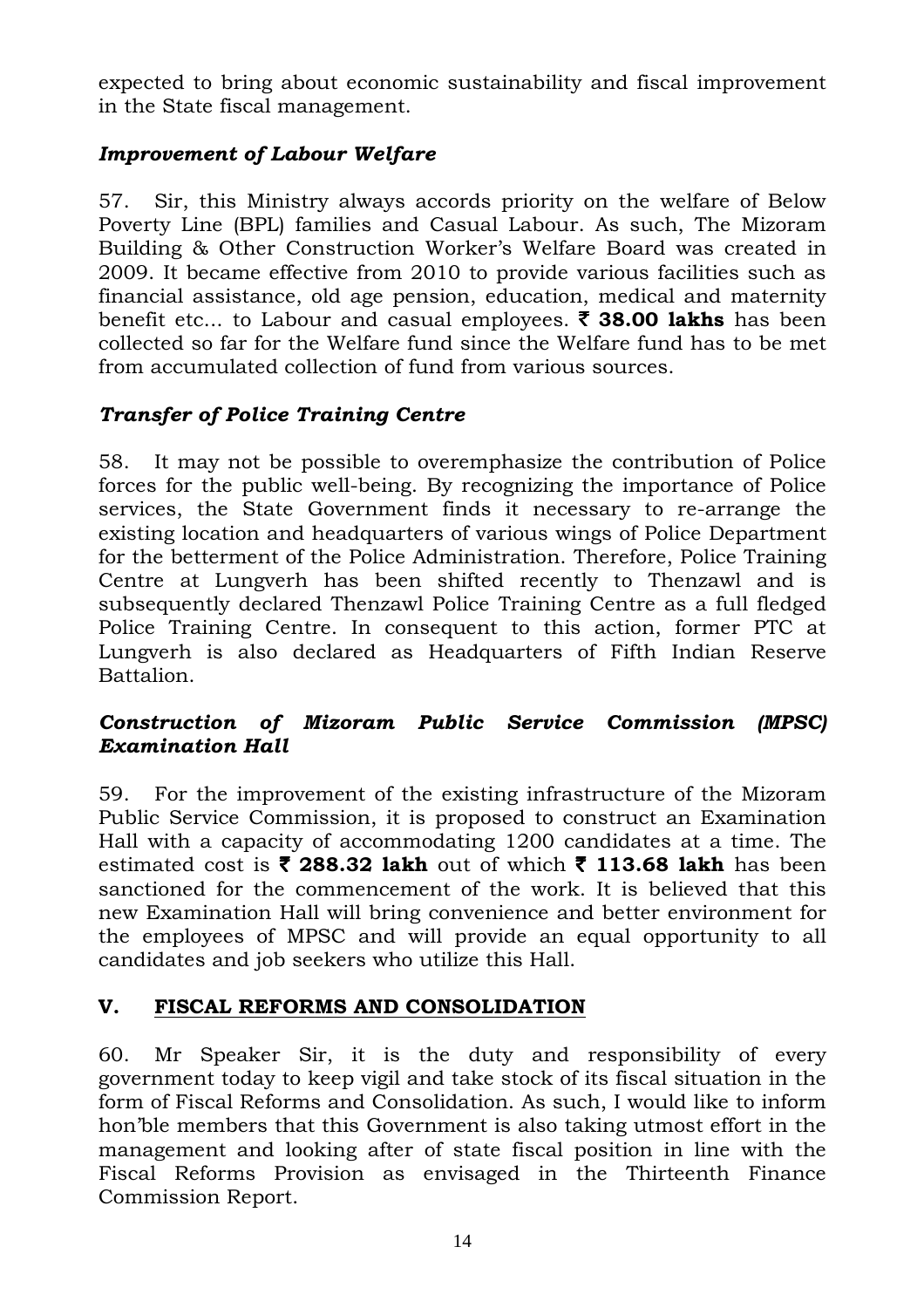61. The Thirteenth Finance Commission recommended debt relief in respect of National Small Savings Fund (NSSF) Loan and Loans from Government of India administered by Ministries other than Ministry of Finance in line with the prescribed fiscal roadmap. It is estimated that Government of Mizoram will be benefited to the extent of ` **79.51 crore** by this debt relief introduced by the Commission. The Commission also recommended that the target for the annual borrowings of the State be set by Central Government on the basis of pre-determined formula.

62. In order to avail the abovementioned debt relief, the State Government has to fulfill certain conditions prescribed by the Commission. One of the conditions is amendment of FRBM Act by incorporating the roadmap for reduction of fiscal deficit to 3 *per cent* of GSDP progressively by 2014-15. The tentative Calendar for reduction of fiscal deficit as per Commission's recommendation is – starting from 8.5 *per cent* in 2010-11, 6.4 *per cent* in 2011-12, 5.2 *per cent* in 2012-13**,** 4.1 *per cent* in 2013-14 and 3 *per cent* in 2014-15. In pursuance of this, an amendment to the existing Act is also proposed in the current session of this Legislative Assembly.

#### *Public Expenditure Review Committee*

63. As provided in Section 8 of Mizoram FRBM Act, 2006, a five member Committee of Public Expenditure Review Committee was constituted. It has held its sixth meeting on 14th March, 2011 to review half yearly position of receipts and expenditure for the second half of 2009-10 covering October, 2009 to March, 2010. It has suggested many recommendations to the State Government for the improvement of Public expenditure and to bring forward tax administration to earn more revenue.

#### *Review of Fiscal Position for the Second Half of 2009-10*

64. As provided in Section 9 of sub-section (2) of Mizoram FRBM Act, 2006, a half yearly review of receipts ad expenditure is to be carried out by the Minister-in-charge of Finance Department. As such, I have taken up review of the State finance for the second half of 2009-10 covering the period of October, 2009 to March, 2010. Report of my review is also laid in the current sitting of this august house.

#### *Medium Term Fiscal Policy Statement*

65. As provided under the Rules, a Medium Term Fiscal Policy Statement which set forth the fiscal objectives and strategic priorities of the State Government in relation to certain selected indicators over the medium term is laid along with the budget documents in this sitting of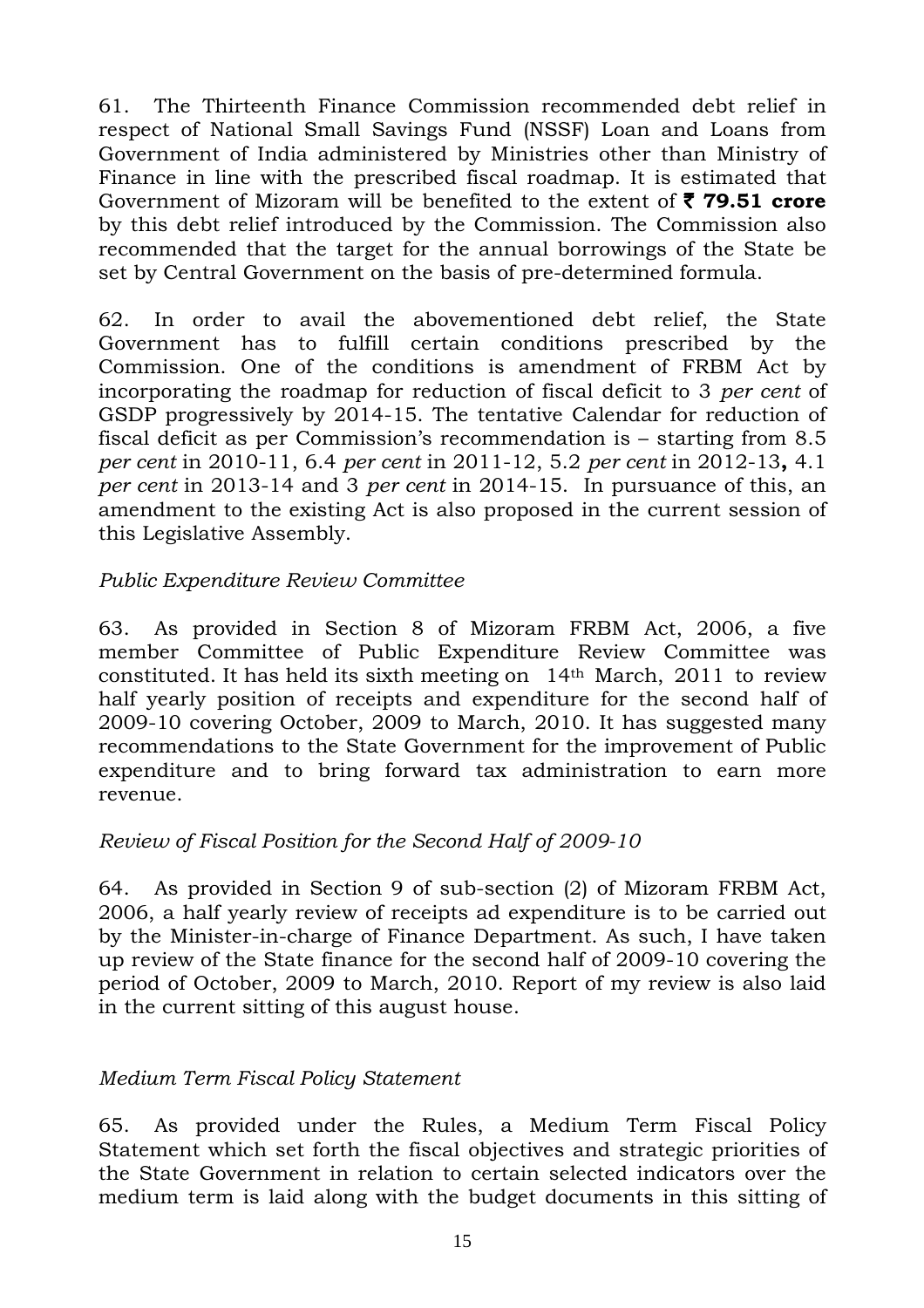Legislative Assembly. This statement presents an assessment of sustainability relating to the balance between revenue receipts and revenue expenditure, use of capital receipts including borrowings for generating productive assets and the estimated yearly pension liabilities for the next ten years.

#### *Fiscal Policy Strategy Statement*

66. As provided by Mizoram FRBM Act, 2006, a Fiscal Policy Strategy Statement is also drawn up and laid along with the budget documents in the current sittings. This statement presents an overview of the fiscal policy of current year and the policy of the ensuing year in regard to taxation, expenditure, borrowings and investments of the state government in the instruments like Sinking Fund and Guarantee Redemption Fund. A Fiscal Correction Path laying the targets for fiscal indicators over the medium term up to 2013-14 has been charted out in the Statement.

#### *Macro Economic Framework Statement*

67. A Macro Economic Framework is drawn up and laid along with the budget documents. This statement presents an overview of the economy for the current year and of the state's economy for the ensuing year. It also touches upon the estimates of GSDP of the state and prospects of the economic growth over the medium term.

#### *Consolidated Sinking Fund*

68. Sir, Consolidated Sinking Fund is being used as redemption of outstanding liabilities of State Government. The Fund is managed by Reserve Bank of India and the corpus is invested in Government of India securities. As per the Revised Scheme of Consolidated Sinking Fund, an amount of  $\bar{\phantom{1}}$  **16.50 crore** was invested in 2010-11, which is the prescribed 0.5 *per cent* of the total outstanding liabilities of the State Government as on 31st March, 2010. The continued investment of the Government results in accumulation of Sinking Fund and the principal amount already invested up to  $31.3.2011$  comes to  $\bar{z}$  90.75 crore. In 2011-12, I propose to invest  $\bar{\mathbf{z}}$  21.75 crore towards augmenting the corpus of the Fund.

#### *Guarantee Redemption Fund*

69. Guarantee Redemption Fund had been set up in May, 2009 with initial corpus fund of  $\bar{\tau}$  50.00 lakh. It was established with an objective of utilizing the accumulated Fund towards the payment of contingent liabilities. For the current financial year 2011-12, I propose to augment the corpus with additional investment of  $\bar{\tau}$  100.00 lakh. Assessment of risk-weights in the guaranteed loans has been completed by CRISIL Ltd.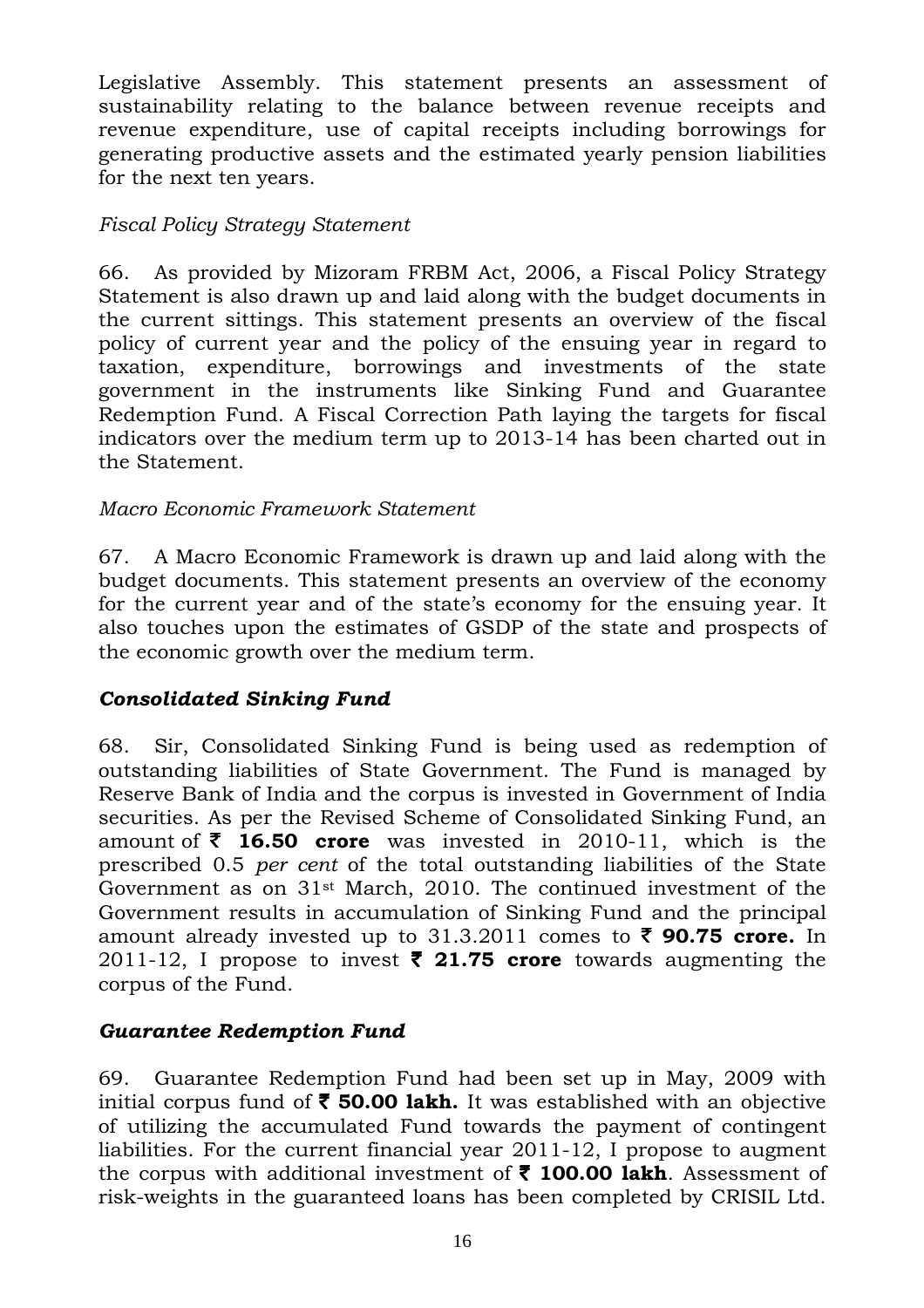and we will consider levying of guarantee fees on future government guarantees on the basis of the rating of the entities.

#### **VI. TAX AND NON-TAX PROPOSALS**

70. Respected Sir, it is well known that our state is resource Deficit State. At the same time, the Thirteenth Finance Commission introduced the new roadmaps for State fiscal consolidation by projecting the growth rate of State's GSDP during 2010-11 at 9.7 *per cent*, 10 *per cent* in 2011- 12, and 10.3 *per cent* of GSDP during the next successive three years. In order to achieve and attain these roadmaps, we need to have more public investments as well as investments from private players. The slow pace of growth of GSDP in the past may be mainly attributable to the lack of investment other than public investments, which were regretfully insufficient to ensure the desired level of growth. The present trend of our economy solely depends on various grants and assistances coming from Central Government which are not sufficient to meet even the basic requirement of the State. By recognizing this fact, this Ministry has introduced various new tax policies in order to catch up the overall economic development. Sir, let me highlight few follow up action that has been taken in pursuit of these new tax policies in spite of announcement already made in the Budget Speech (Vote on Account) this year.

#### *Tax Measures*

#### *Upward revision of Sales Tax and VAT*

71. Mr. Speaker Sir, as hon'ble members are aware, announcement for the implementation of new Tax and Non-Tax Policies has been made in this august House during the Budget (Vote on Account) session held in March, 2011. In pursuance of that announcement, the State Government has revised upward the existing sales tax imposed on various Petroleum products. In respect of LPG (Liquefied Petroleum Gas), it was raised from 2 *per cent* to 4 *per cent*, from 18 *per cent* to 20 *per cent* in respect of Motor Spirit (Petrol), from 10 *per cent* to 12 *per cent* in respect of High Speed Diesel. This course of action is expected to generate substantial amount of revenue to the State Exchequer and will help the Fiscal Position of State Government in achieving various target set under Mizoram FRBM Act, 2006 as amended from time to time.

#### *Stamps and Registration*

72. To generate own resources and to improve own non-tax revenue, the State Government has issued Notification dated 22nd Feb, 2011 to impose levying of Stamp-duty on monthly payment of Salaries to all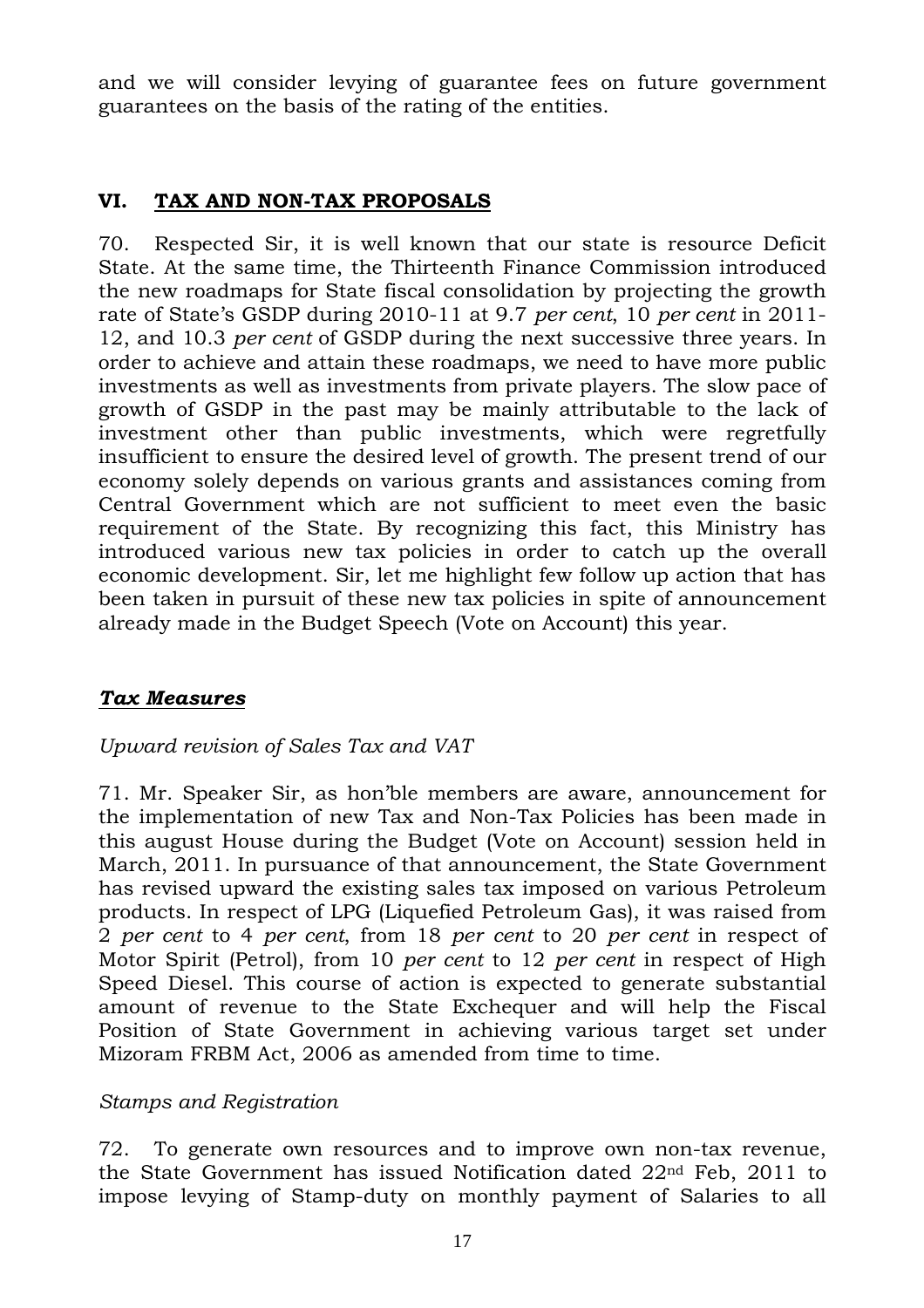regular Government officials including the Council of Ministers and Parliamentary Secretaries and on all bills in respect of payment made by various Departments and offices to private parties. Stamp duty was fixed at ` **10.00** per Bill for Gazetted officer including Ministers, Speakers etc..,  $\bar{\xi}$  5.00 for Non-Gazetted Officials per bill. It has also been fixed for Payment made by various Departments and offices to private parties on the basis of the amount of the Bill. It is hoped that this utmost efforts of the Government will bring substantial amount of revenue to the State Consolidated Fund.

#### *Non-Tax Measures*

*Upward revision of User charges on Water Supply and in Transport Department* 

73. Mr Speaker Sir, in order to augment the state own resources and to generate more revenue, the State Government decided to increase the existing user charge of drinking water supplied to the public through any types of Water Supply Scheme to certain comfortable level and Notification to this effect has also been issued. User charges are fixed on the basis of the amount of water and the condition under which water is supplied. Further, it is also learnt that various taxes/user charge collected under Transport Department have not been reviewed since 1997 and it became long over due for revision. Initiative has been taken and final Notification is expected to be issued soon.

#### *Compulsory Registration of Revenue related documents*

74. It is also proposed to enforce compulsory registration of all Revenue connected documents like Land Settlements Certificate (LSCs), Periodic Patta etc….within the State to generate more revenue in this regard. It is expected that this measure will be put in place in near future.

#### *Compulsory Registration of Laborers and Casual employees*

75. Proposal for compulsory registration of Laborers and Casual employees was announced in the last Budget (Vote on Account) session held in the early part of this year with a view to increase State Own Non-Tax Revenue. The matter has been pursued by the concerned Department in full swing and it is hoped that this kind of efforts will help the collection of revenue to certain level of extent.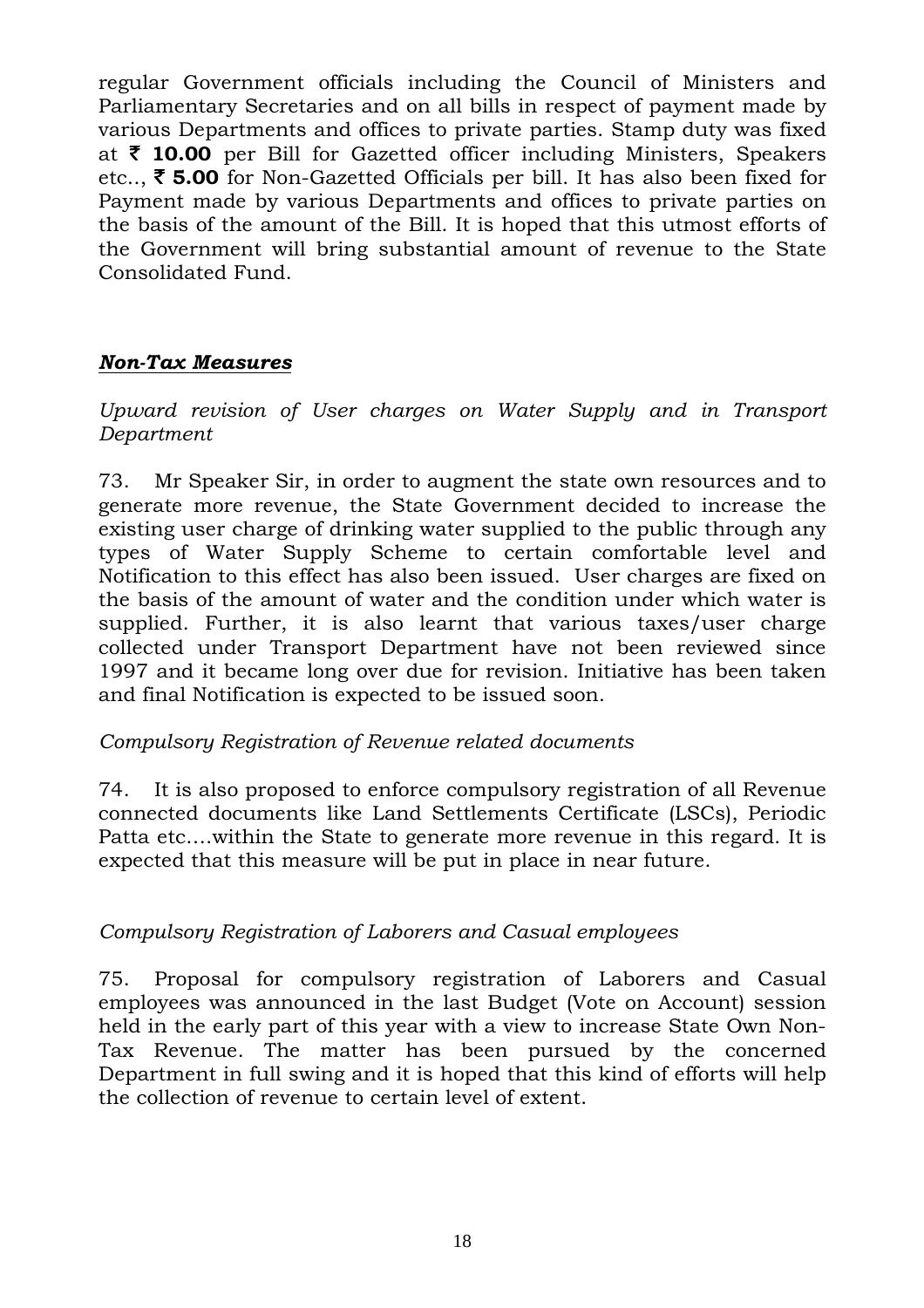#### *Collection from regular employees of State Government*

76. In order to augment State own resources, the State Government is intending to collect certain percentage of the salary from its regular employees. It is hoped that this measure will also be implemented in the near future.

#### **VII. RECEIPT BUDGET FOR 2011-12**

77. Respected Sir, we have drawn up Receipt Budget 2011-12 and is laid before this august house along with other budget documents. This initiative, laying down targets of revenue collection of the different Department under various heads of revenues is expected to bring about a positive turnaround in the increased efforts of the various Departments and Organization under the State Government for improving collection of various Taxes and Non-Taxes Revenue.

#### **VIII. CONCLUSION**

78. Mr Speaker Sir, as hon'ble Members are aware, the country's economy is back to its pre-crisis trajectory. Fiscal consolidation is impressive and the United Progressive Alliance Government scaled up its flow of resources to State Government, in particular, to rural areas to give more inclusive thrust to developmental process. At the same time, even as the Government is engaged in addressing specific concerns emanating from some of these events in the larger public interest and in upholding the rule of law, such an impression is misplaced. We have to seize in these developments, the opportunity to improve our regulatory standards and administrative practices. As such, this Ministry is giving priority to curtailing of leakage of Public Money and to improve the outcomes of the implementation of People's program. While the State Government is committed to attain and achieve faster and inclusive growth through the implementation of our flagship programme New Land Use Policy (NLUP) which is targeted at developing rural population who earn their livelihood by the very destructive shifting cultivation system, the success of this programme depends on lots of factors but mainly depends on the active support and dedicative ambition of the beneficiaries who are the major stakeholders. In a complex and rapidly evolving economy, the Government can not profess to be the sole repository of all knowledge. Indeed, in a democratic polity, it stands to benefit from various sources of inputs. In some areas, good results depend on coordinated efforts of all Public Servants and People's Representative. Therefore, I would like to appeal to all hon'ble members to kindly extend support to the Government policies and programme in achieving the objectives of growth and development so that we can have a better and prosperous State to live in.